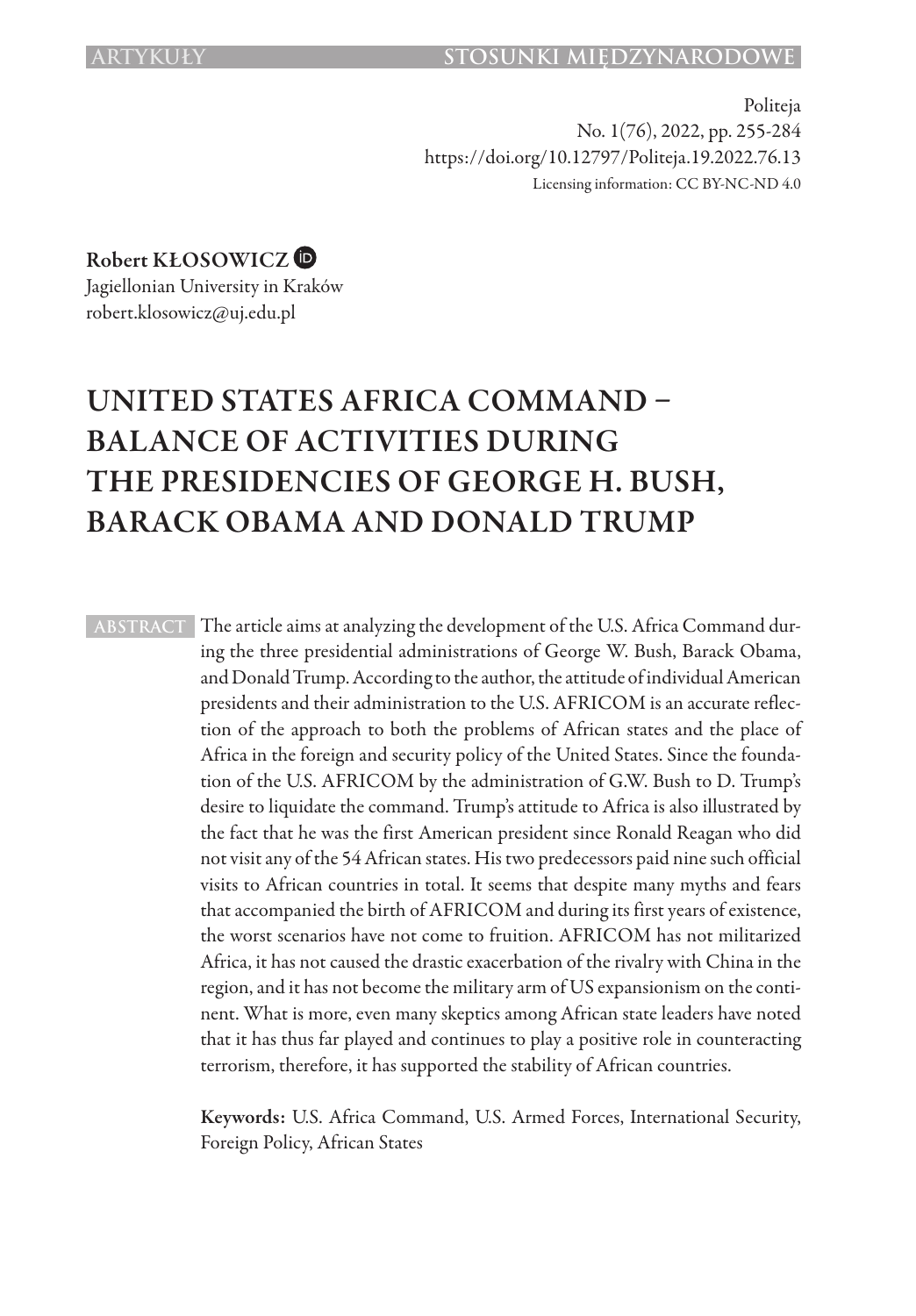In February 2021, 14 years will have passed since the date of the official announcement made by the Defense Secretary Robert Gates to the Senate Armed Services Committee that President George W. Bush had given the authority to create the new African Command on October 1<sup>st</sup>, 2007, which later became an active and fully autonomous command as of October 1<sup>st</sup>, 2008. It was to cover the entire African continent with the exception of Egypt, which was to remain within the framework of the U.S. Central Command.<sup>1</sup> The period includes the terms in office of three presidents, the last year of George Walker Bush's presidency (2001-2009), during which AFRICOM was convened,<sup>2</sup> eight years of Barack Obama's two terms in office (2009-2017), and four years of Donald Trump's presidency (2017-2021). Has AFRICOM, for which the U.S. decision makers had such high hopes, fulfilled its role? Has its creation instead turned out to be a relatively meaningless political and military gesture made by Washington, meant only to show that Africa's role and its perception in the USA had gained significance? Was it an effective tool for promoting rule of law and the stability of African states and was it successful in combatting terrorism, or rather – as was feared would happen – did it become purely an instrument for the implementation of Washington's political aims on the continent?

From the beginnings of its existence, the political decision makers in the USA argued that U.S. Africa Command would be a hybrid command, merging the economic, social, political and security purposes. One of its most important tasks was to have been inhibiting the process of the disintegration of states and reinforcing stability on the continent: *US security interests are linked to the elimination of terrorist networks and safe havens, prevention of the development and use of weapons of mass destruction and illegal arms proliferation* […]. *Weak or unstable states create threats to US interests because they offer attractive venues for terrorists, weapons proliferation, and crime*. 3

The United States are currently an unquestionable political, economic and military world power; therefore, the global character of their armed forces should correspond to their global political actions. These are supposed to not only validate US hegemony in the world, but also ensure the protection of its security and interests through the ability of reacting in military terms in any area of the globe. All this is reflected in the geostrategic organization of the system of commanding US military forces. The Pentagon divided the world into six regional command units, ready to manage military operations in specific regions of the world. U.S. Africa Command (AFRICOM), covering the entire area

<sup>1</sup> *Strategic Survey 2007: The Annual Review of World Affairs*, London 2007, p. 251

<sup>&</sup>lt;sup>2</sup> Plans for the formation of African Command first appeared during George Walker Bush's first presidency and he himself was an ardent advocate of its creation. During his entire second term in office, intense preparations for creating AFRICOM were in motion; cf. L. Ploch, "Africa Command: U.S. Strategic Interests and the Role of the Military in Africa", *Congressional Research Service*, 3 April 2010, p. 4.

<sup>3</sup> E. Feleke, L.A. Picard, T.F. Buss, "African Security Challenges and AFRICOM", in: T.F. Buss, J. Adjaye, D. Goldstein, L.A. Picard (eds.), *African Security and the African Command: Viewpoints on the US role in Africa*, Sterling 2011, p. 34.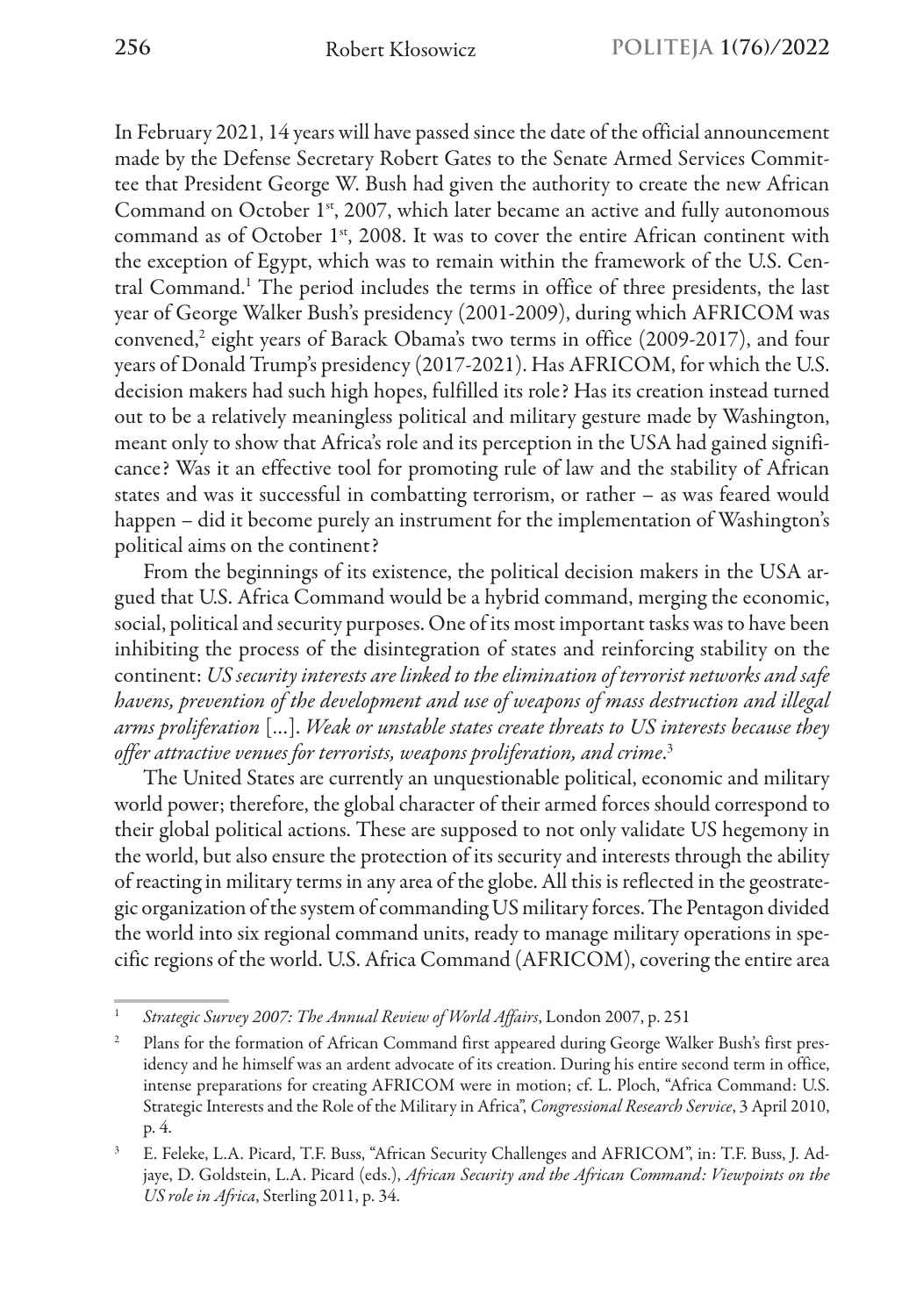of Africa except for Egypt, is the youngest regional command unit, officially launching operations on October 1<sup>st</sup>, 2008.<sup>4</sup> During the Cold War and more or less a decade after it had ended, the United States did not have a separate command for Africa. American military activities on the African continent were divided between three separate regional commands: U.S. European Command *–* responsible for the larger part of the African continent, U.S. Central Command – encompassing Egypt, Sudan and what is referred to as the Horn of Africa (Ethiopia, Somalia, Eritrea, Djibouti, Kenya), and U.S. Pacific Command – which included Madagascar, along with other islands on the African coast in the Indian Ocean. All three commands were focused mainly on other regions, while African matters were treated peripherally, which can be attested by each of the Commands designating only a few middle-rank officers from among the military personal to deal with Africa. This was obviously a consequence of the fact that the United States did not attach much importance to Africa as the continent had held peripheral strategic significance during the period marked by Cold War rivalry.<sup>5</sup>

Immediately following the end of the Cold War, George Herbert Bush's Administration (1989–1993) faced a few serious challenges on the African continent. These included the need to support actions aimed at ending apartheid in South Africa, opposing the growing Chinese expansionism in Africa, and the issue of the destabilization of the internal situation in many African states, which in a few cases actually led to their disintegration, as happened in Somalia.

Meanwhile, China – the USA's main rival in Africa – had not only increased their export of basic commodities to African countries year by year, but also – to an ever greater extent – of arms, and even of advanced nuclear technologies, an example of which would be Algeria. China first began providing support to Algeria in building a nuclear reactor in 1988. The United States learnt of the project only two years later, when the construction of the reactor was greatly advanced. China also sold parts for chemical weapons to Libya, though deliveries were immediately ceased following fierce protests voiced by the US government.<sup>6</sup> In addition, the Chinese supplied armaments to dictators on a large scale, undermining the efforts of the international community exerting pressure aimed at introducing democratic reforms and ceasing human rights violations. As discussed by Robert Kagan, the Chinese had no intention of introducing conditional limitations on the aid provided to African countries in order to demand political and systemic reforms

<sup>4</sup> *United States Africa Command*, at http://www.africom.mil/AboutAFRICOM.asp, 19 December 2010; J. Garamone, *DoD Establishing U.S. Africa Command…*

<sup>5</sup> D. Volman, *AFRICOM: The New U.S. Military Command for Africa*, African Security Research Project, June 2008, http://concernedafricascholars.org/african-security-research-project/?p=12, 19 December 2010. This also resulted from the fact that the African region was perceived in Washington as the sphere of influence of European colonial powers. This is noticeable in the structure of the Department of State. In this case, US diplomatic relations were monitored by four geographical divisions, see: "Division of Near Eastern & African Affairs*"*, in: A. Mania, *Department of State 1789-1939. Pierwsze 150 lat udziału w polityce zagranicznej USA*, Kraków 2011, p. 235; *Strategic Survey 2008: The Annual Review of World Affairs*, London 2008, pp. 265-266.

<sup>6</sup> M. Trzcionka, "Polityka sankcji Stanów Zjednoczonych wobec Chin w latach 1950-2007", in: K. Budzowski (ed.), *Wybrane aspekty handlu międzynarodowego*, Kraków, 2008, p. 178.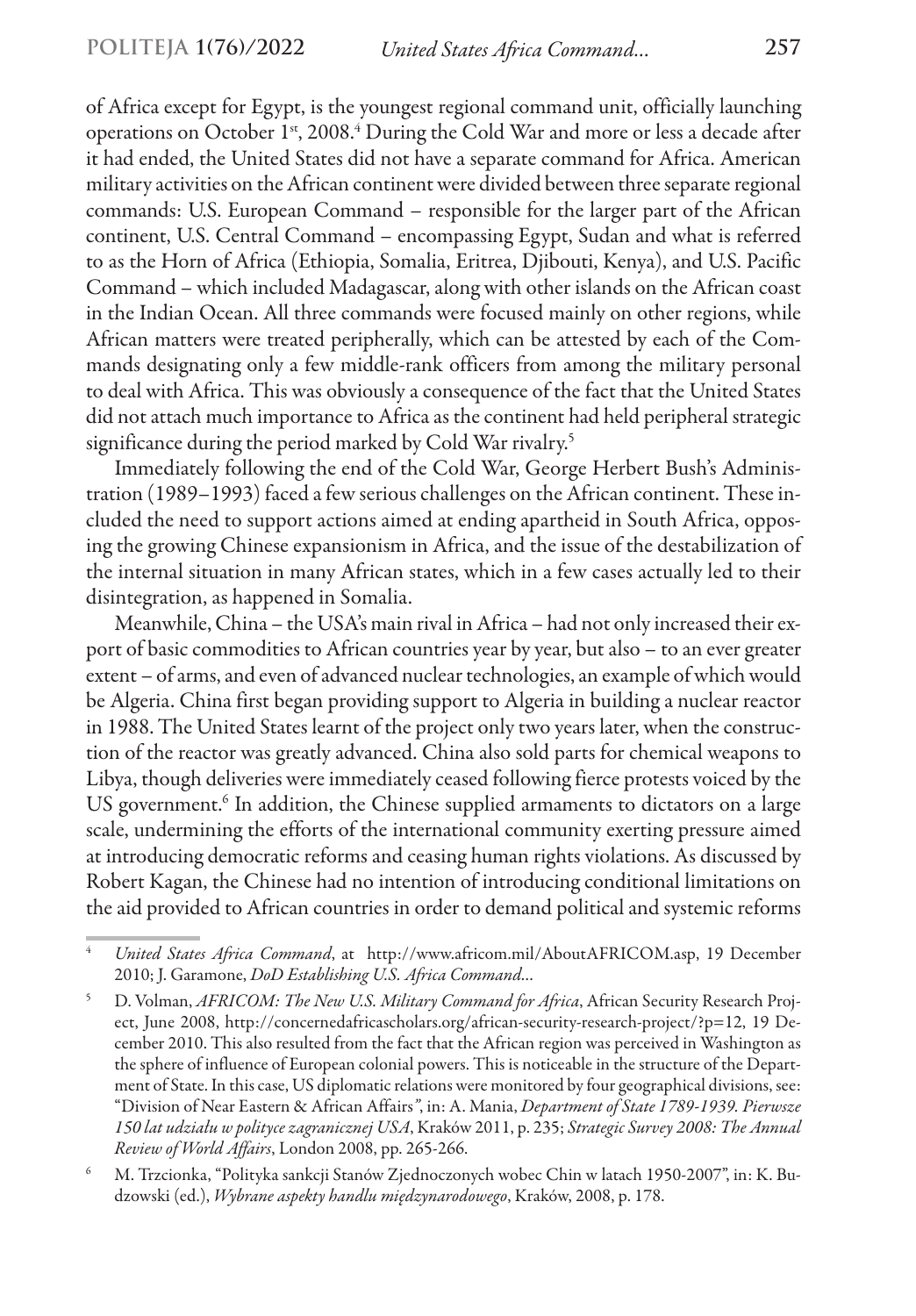they were not planning to introduce in their own country.<sup>7</sup> All this was happening in a situation in which, following the Cold War, former Socialist countries were also opening their arsenals and ridding themselves of their surplus of outdated arms, exported to underdeveloped countries, including some in Africa. While the end of the Cold War was beneficial in other areas, it brought about the global influx of superfluous weapons, leading to an increasing risk of the armed resolution of local conflicts.<sup>8</sup> Payment for arms came primarily in the form of mineral resources, including diamonds, which led to a series of internal conflicts, of which the most bloody took place in Liberia and Sierra Leone. What is more, it turned out that a large part of the trade in diamonds served to finance terrorism, with the participation of such groups as Al-Qaeda. The USA first declared war on the trade in uncertified diamonds. In November 2002, the Kimberley Process Certification Scheme (KPCS) was created, regulating the monitoring procedures for the production and trade in diamonds.<sup>9</sup>

The decision to create a separate African Command was also influenced by geostrategic concepts that claimed the increasing strategic significance of peripheral areas. One such concept was the one proposed by Thomas P. Barnett's *The Pentagon's New Map: War and Peace in the Twenty-First Century*. 10 It distinguishes areas that Barnett refers to as Non-Integrated Gaps, which as unstable and economically non-autonomous regions were not subject to global integration processes and constituted potential areas of future conflicts and further destabilization. This would include the whole of Africa, South-East Asia and Central America. According to Barnett, it was precisely such areas that would in the future focus main US and NATO efforts involving peacekeeping and humanitarian operations.<sup>11</sup>

The concept fits the situation that emerged following the fiasco of the UN-led humanitarian operation *Restore Hope* in Somalia, a country which had faced the danger of state failure since the 1990s. Even though the US forces formed the core of the UN armies, Washington quickly faced the issue of disputes within the organization, both concerning the competences and the military operations strategy. The last straw was the death of 18 American soldiers during an operation meant to capture one of the Somalian warlords – Mohamed Farrah Aidid in Mogadishu. When it ended in failure and the NBC showed the bodies of a massacred American ranger being desecrated by a crowd of people and dragged through the streets of Mogadishu, the outraged US public opinion forced the Clinton Administration to withdraw the American military

<sup>7</sup> R. Kagan, *The Return of History and The End of Dreams*, Poznań 2009, p. 78.

<sup>8</sup> J. Boutwell, M.T. Klare, "A Scourge of Small Arms", *Scientific American*, vol. 282, no. 6 (2000); M. Zachara, "Międzynarodowy handel bronią jako czynnik destabilizujący sytuację państw dysfunkcyjnych", in: R. Kłosowicz (ed.), *Państwa dysfunkcyjne i ich destabilizujący wpływ na stosunki międzynarodowe*, Kraków 2013, p. 209.

<sup>9</sup> M. Trzcionka, *Sankcje gospodarcze w polityce zagranicznej USA po II wojnie światowej*, Kraków 2015, pp. 53-54.

<sup>10</sup> T.P.M. Barnett, *The Pentagon's New Map: War and Peace in the Twenty-First Century*, Washington 2004*.*

<sup>11</sup> Z. Lach, J. Skrzyp, *Geopolityka i geostrategia*, Warszawa 2007, pp. 53-55.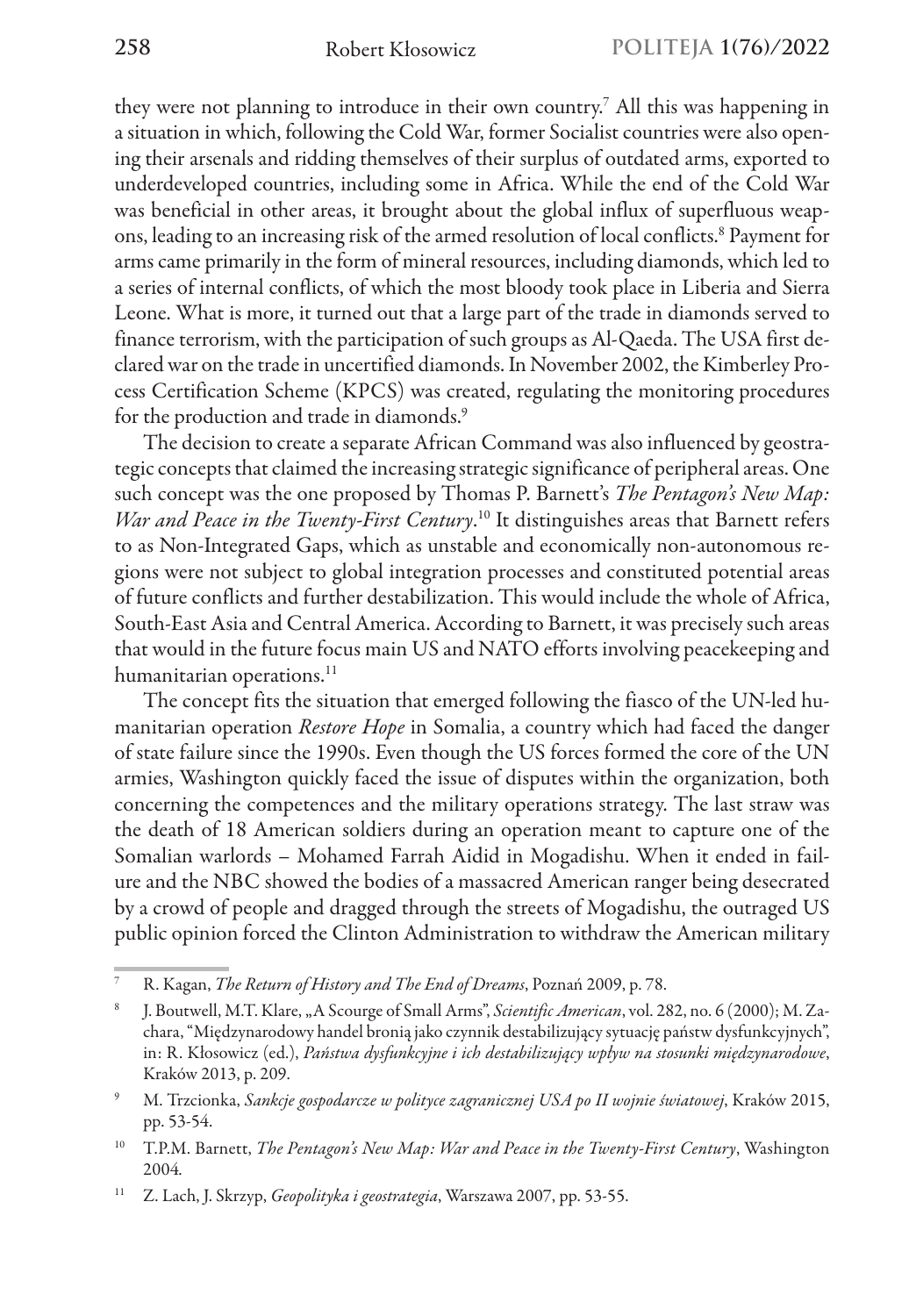contingent from Somalia. The Somalian lesson brought the US army strategists to the realization that even such a mighty country in military terms as the United States could have a lot of issues with bringing peace and stability in such terrain, especially in an asymmetric military clash, when sending forces to conduct operations in conditions of state dysfunctionality and in an area controlled by non-state actors (various militant and guerrilla forces, frequently with the participation of child soldiers).<sup>12</sup> In this situation, Washington decided that in the future it would not become involved militarily in solving conflicts in Sub-Saharan Africa. A few months later, the nightmare of African internal wars returned to the screens of American televisions and newspaper headlines as a result of the genocide in Rwanda. The helplessness of the world in the face of the Tutsi massacre brought the politicians in Washington to the realization that a global power does not have the luxury of avoiding the problems of the African continent and that it was in the interests of the United States to prepare a coherent strategy toward Africa; all the more so as the conflicts on the continent were impacting and destabilizing increasing numbers of countries.13

The conflicts in Africa and destabilization of the region led to tragic consequences for the civilian population (massacres, hunger, rape, refugee crises) broadcast by the media effectively enough that the world leaders could no longer ignore the problem. In June 1994, the Clinton Administration organized a two-day debate *White House Conference on Africa*, which was to symbolize a breakthrough in the US political approach towards Africa. The aim of the conference was to prepare a new strategy towards the continent, which would enable the integration of Africa into the world economy, minimizing the effects of the crises and curbing the plague of corruption.<sup>14</sup>

The second event signaling Clinton's new approach to African issues was his 12-day journey to various African countries at the turn of March and April 1998. He visited six states: Ghana, Uganda, Rwanda, Botswana, South Africa, and Senegal. In Uganda, he participated in a regional conference of the leaders of East African countries dedicated to resolving regional crises, fighting terrorism and organized crime.<sup>15</sup> Four months after Clinton's visit, Al-Qaeda conducted terrorist attacks at the American diplomatic posts in Kenya and Tanzania.16 This event reinforced the conviction already present within the Clinton Administration of the urgent need for preparing a strategy for Africa. Two years later, President Clinton returned to Africa, where during a four-day-long stay he

<sup>12</sup> R. Kłosowicz, *U.S. Marines jako narzędzie polityki zagranicznej Stanów Zjednoczonych Ameryki*, Kraków 2008, pp. 254-256; J. Mormul, "Problem łamania praw człowieka w państwach dysfunkcyjnych. Przypadek dzieci żołnierzy", in: R. Kłosowicz (ed.), *Państwa dysfunkcyjne…*, pp. 255-265.

<sup>13</sup> R. Dowden, *Africa, Alerted States, Ordinary Miracles*, London 2009, pp. 110-111, 114-115; D. Rothchild, E. Keller, *Africa-US Relations: Strategic Encounters*, London 2006, p. 5.

<sup>&</sup>lt;sup>14</sup> J.F. Clark, "The Clinton Administration and Africa: White House Involvement and the Foreign Affairs Bureaucracies", *Journal of Opinion*, vol. 26, no. 2 (1998), at http://www.jstor.org/pss/1166821, 20 November 2010.

<sup>15</sup> "U.S. President Bill Clinton in Africa", 27 March – 2 April 1998, *AllAfrica*, at http://allafrica.com/ specials/clinton2000/clinton\_res.html, 20 November 2010.

<sup>16</sup> E. Landau, *Osama ben Laden: Wojna z Zachodem*, przeł. K. Gradoń, Warszawa 2011, pp. 158-162.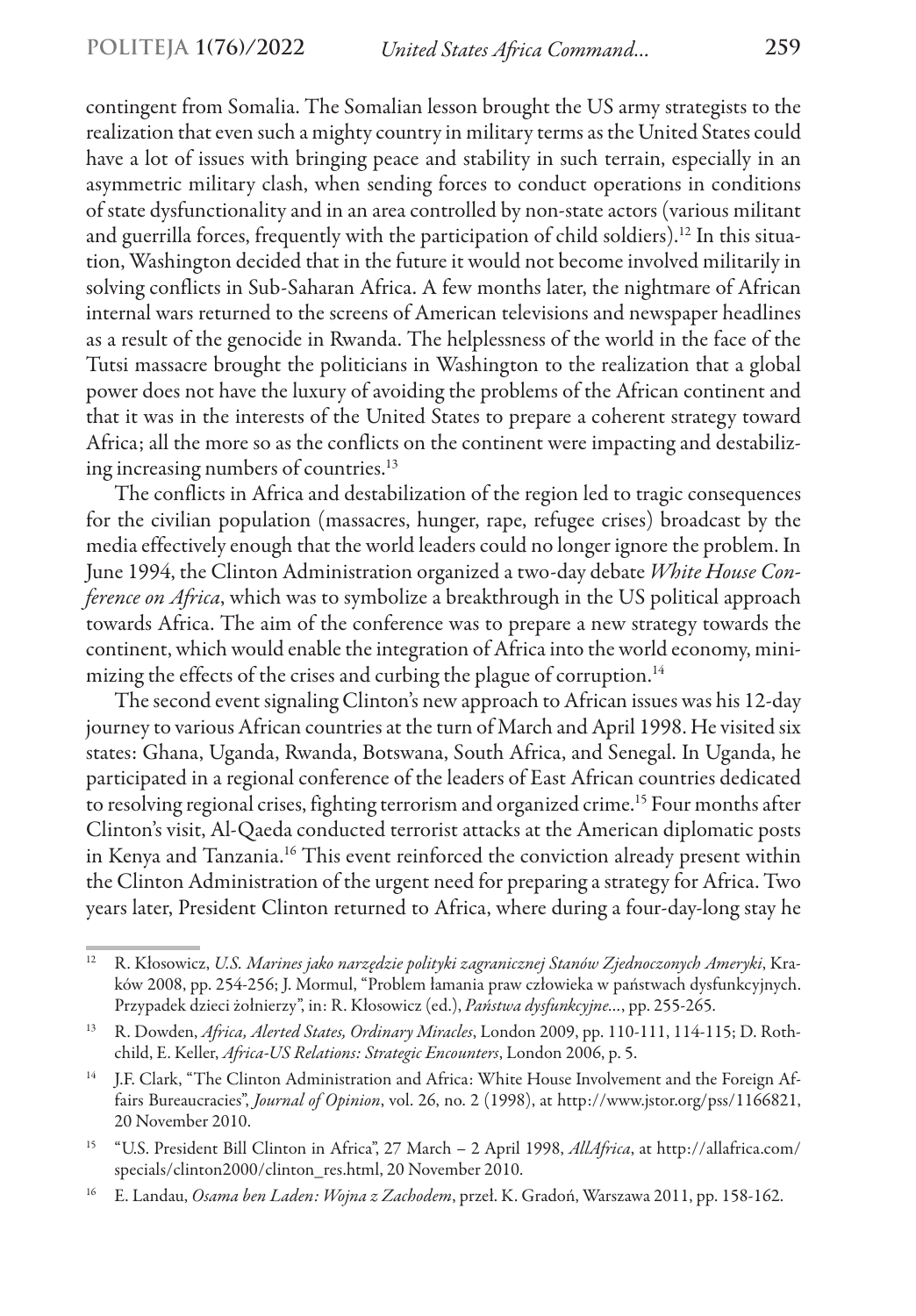visited Nigeria, Egypt and Tanzania – the site of one of the above-mentioned terrorist attacks on US embassies in 1998.17

If Clinton spoke about the need for evening the odds, ending conflicts and the promotion of human rights in Africa, from the very beginning of his term in office his successor to the White House, George Walker Bush indicated the practical dimension of American interests in Africa, declaring that cooperation with African countries would – on the one hand – help in the war against terrorism, while – on the other – facilitate access to its oil reserves, which lay in the strategic interests of the USA.18

Richard Haass, one of the main theoreticians and architects of US foreign policy, who performed the function of principal advisor to Secretary of State Colin Powell during George W. Bush's term in office,<sup>19</sup> foresaw in 2005 that by the end of the decade Sub-Saharan Africa could become an important source for the import of energy resources.20 In 2006, Africa covered 18% of US demand for oil. A year later, US oil import from Africa was higher than its import from the Near East.<sup>21</sup> Everything indicated that in the coming years the US import of African oil would increase. Meanwhile, a major competitor emerged in the race for this strategic resource in the form of the People's Republic of China, which for that same period was importing 25% of its demand for this raw material from Africa.22 It was forecasted that by 2025 China would double its demand for African oil.23 The Chinese extracted oil also in countries with a high conflict threat indicator, where American companies did not venture. As a result, the conviction began to grow in Washington that the USA was losing the competition for new oil fields in Africa.<sup>24</sup>

From the very beginning of its term in office, the Bush Administration maintained that African oil was of strategic significance for US interests and thus required

<sup>17</sup> "Clinton praises 'new Nigeria'", *BBC News*, 26 August 2000, at http://news.bbc.co.uk/2/hi/afri ca/897423.stm; "President Bill Clinton's Africa Trip", August 2000, Africa South of the Sahara, at http://www-sul.stanford.edu/depts/ssrg/africa/clinton2000.html, 20 December 2010.

<sup>&</sup>lt;sup>18</sup> D. Volman, "The Bush Administration and African Oil: The Security Implications of US Energy Policy", *Review of African Political Economy*, vol. 30, no. 98 (2003), pp. 573-584.

<sup>&</sup>lt;sup>19</sup> Richard Haass worked in prominent Federal-level American scientific research institutes. During George Herbert Bush's presidency, he was the director of the National Security Council.

<sup>&</sup>lt;sup>20</sup> The American Department of Commerce showed that the import of oil from Sub-Saharan Africa constitutes 87% of American-African trade exchange.

<sup>21</sup> "Middle East Oil Less Important than African Oil for USA", *Mongabay*, 22 February 2007, at http:// news.mongabay.com/2007/02/middle-east-oil-less-important-than-african-oil-for-us/, 15 February 2016.

<sup>22</sup> "China's Trade and Investment Relationship in Africa", April 2013, *Brookings*, https://www.usitc.gov/ publications/332/2013-04\_China-Africa(GamacheHammerJones).pdf, 15 February 2016.

<sup>23</sup> M. Klare, D. Volman, "The African Oil Rush and US National Security", *Third World Quarterly*, vol. 27, no. 4, pp. 609-610; P.J. Deutsch, "Energy Independence", *Foreign Policy*, November–December 2005, p. 20.

<sup>24</sup> "China's African Oil Hunt Revisited", *International Relations and Security Network, Security Watch*, at http://www.isn.ethz.ch/isn/Current-Affairs/Security-Watch/Detail/?id=52652&lng=en, 15 February 2009.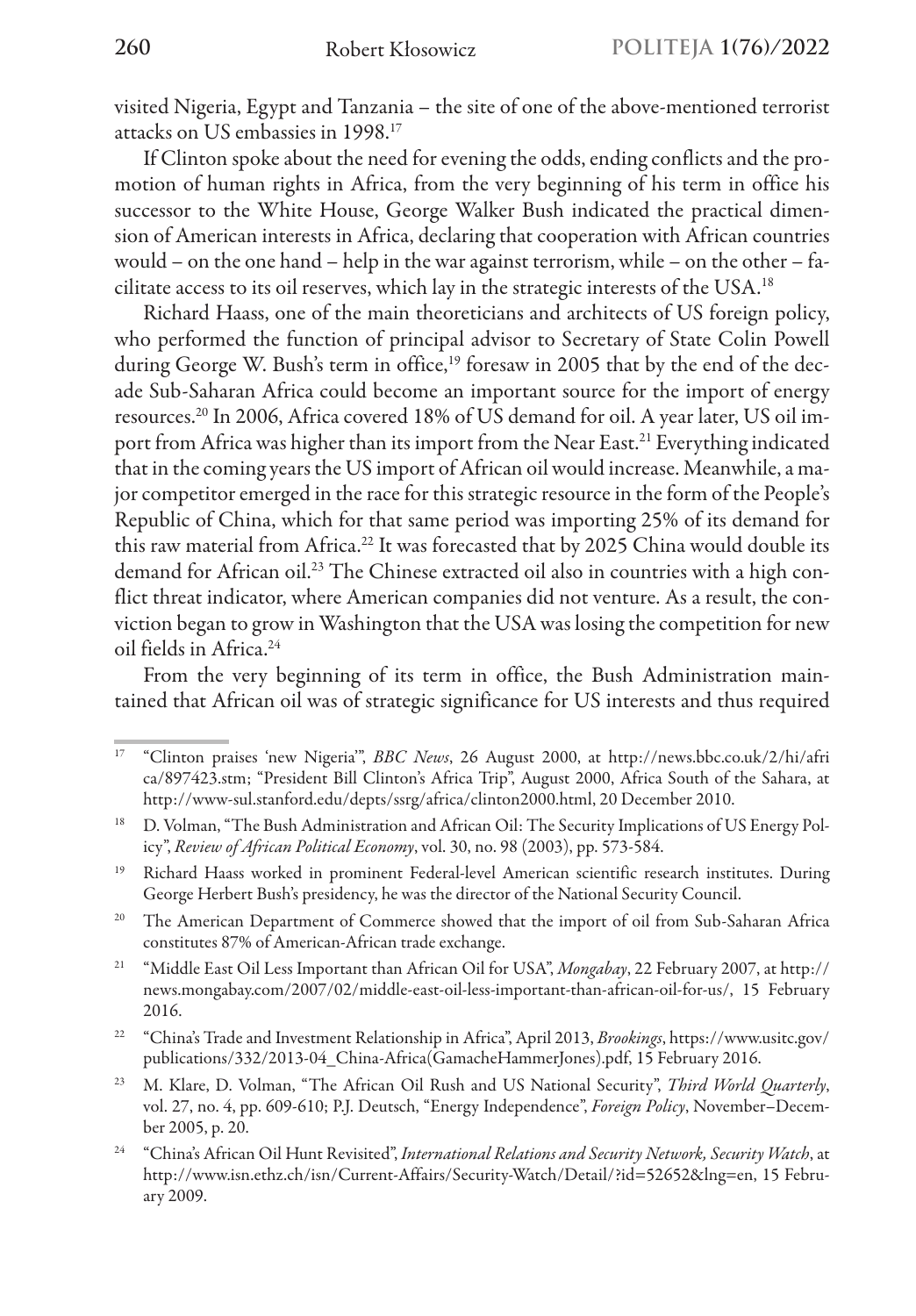Washington's more emphasized military presence in the region. In April 2002, the former U.S. ambassador to Chad, Donald R. Norland, noted that for the first time the two concepts – "Africa" and "U.S. national security" – had been used in the same sentence in the documents of the Pentagon.<sup>25</sup>

During his visit to Nigeria in July 2002, the Assistant Secretary of State for African Affairs Walter Kansteiner declared that African oil was of strategic significance for his country and that this demand would grow in the future.<sup>26</sup> In these regards, the Bush Administration had the broad support of the Republican Party, expressed by a prominent politician of the U.S. House of Representatives Subcommittee on Africa Chairman Ed Royce, who stated that African oil should be treated as a priority for U.S. national security post 9–11. The document *African Oil Policy Initiative Group*: *African Oil: A Priority for U.S. National Security and African Development* is maintained in the same spirit, clearly indicating that both the U.S. Congress and the state administration should see the Gulf of Guinea as an area of vital importance for American interests.<sup>27</sup>

Thus, from the beginnings of the Bush Administration, Africa took on an importance it had never had before. The 2001 9-11 terrorist attacks on the *World Trade Center* in New York and the Pentagon in Washington led to Africa gaining even greater significance in American national security policies as U.S. intelligence agencies uncovered a network of connections between the Al-Qaeda and other terrorist organizations on the African continent.<sup>28</sup>

On 16th September 2001, in the NBC program *Meet the Press*, Dick Cheney clearly stated the following: *We also have to work, though, sort of the dark side, if you will. We've got to spend time in the shadows in the intelligence world. A lot of what needs to be done here will have to be done quietly, without any discussion, using sources and methods that are available to our intelligence agencies, if we're going to be successful*. 29

A day later, President Bush signed a secret directive which gave the right to kidnap and imprison people suspected of terrorism from any place in the world. This in effect led to the formation of a system of secret detention and interrogation of people suspected of terrorism, which officials referred to using the name "black hole". These actions were carried out by the CIA. As it turned out, one person that had long demanded that such actions be taken was the CIA agent Cofer Black, who had spent

<sup>&</sup>lt;sup>25</sup> "DoD News Briefing-Deputy Assistant Secretary of Defense for African Affairs, Michael A. Westphal", *US Department of Defense News Transcript*, 2 April 2002, at http://www.defenselink.mil, 20 December 2010.

<sup>&</sup>lt;sup>26</sup> D. Volman, "The Bush Administration &African Oil...", p. 573.

<sup>27</sup> "African Oil: A Priority for U.S. National Security and African*"*, *African Oil Policy Initiative Group*, at http://www.iasps.org/strategic/africawhitepaper.pdf, 19 December 2010.

<sup>28</sup> R.G. Berschinski, *AFRICOM's Dilemma: The "Global War on Terrorism," "Capacity Building," Humanitarianism, and the Future of U.S. Security Policy in Africa*, Strategic Studies Institute, United States Army War College, November 2007, pp. 3-6*.*

<sup>&</sup>lt;sup>29</sup> "The Vice President Appears on Meet the Press with Tim Russert", Camp David, 16 September 2016, *The White House: President George W. Bush*, at https://georgewbush-whitehouse.archives.gov/vice president/news-speeches/speeches/vp20010916.html, 3 January 2017.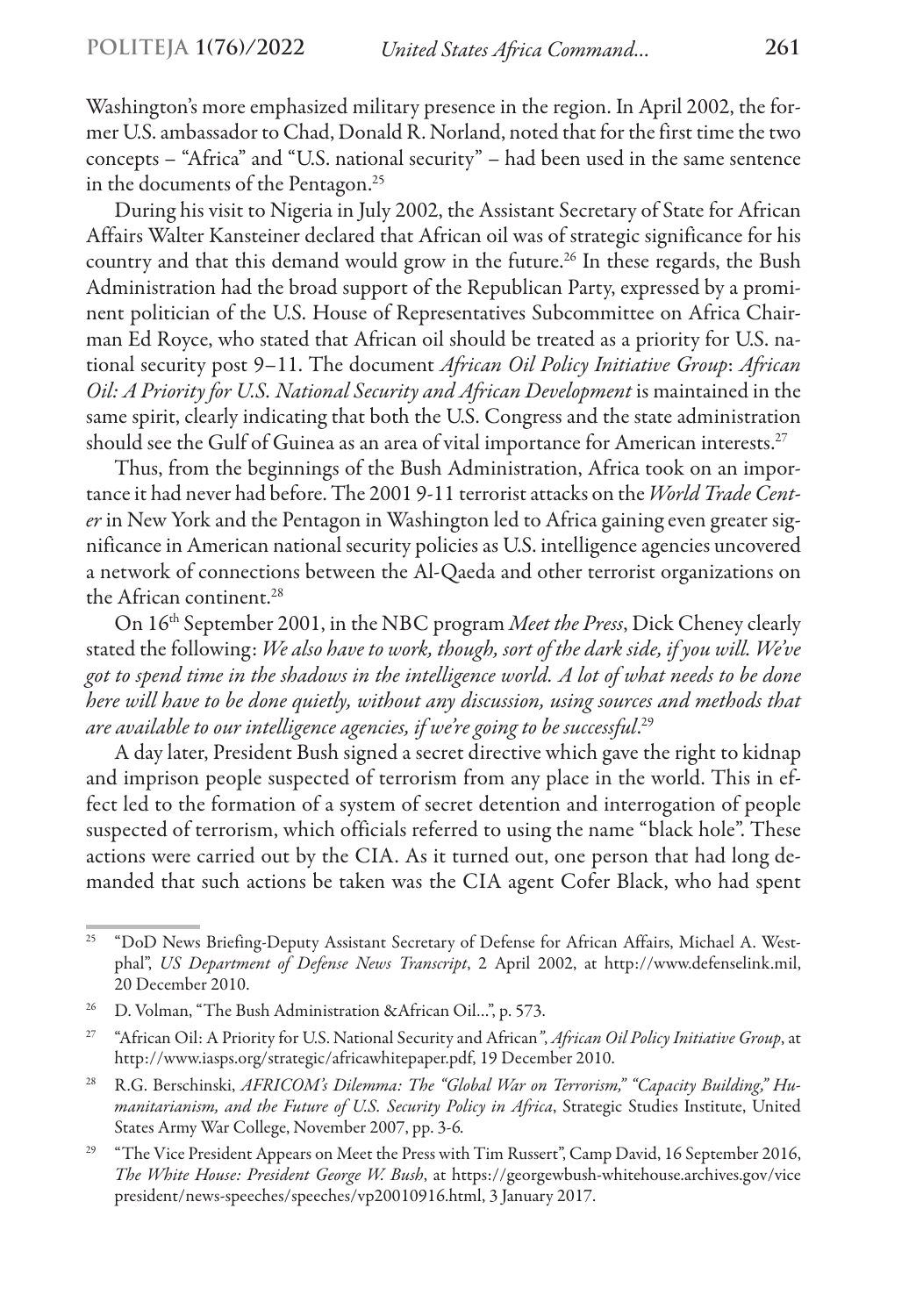many long years in agency facilities in Sub-Saharan Africa (Zaire, Zambia, Sudan, Somalia and South Africa). Black had informed his superiors about the terrorist ideological offensive on the African continent and had to no avail requested appropriate steps be taken. After 11<sup>th</sup> September 2001, the situation changed and his voice was finally heard.30

After 9-11, the Bush administration successively increased the value of arms deliveries and expenditure for military training programs for Africa – from 100 million dollars in 2001 to 800 million in 2008. It seems obvious that in connection with long-term plans to increase expenditure on military aid for select African countries, Washington – in creating AFRICOM – wanted to have more control over them. Obviously, this was also about directing the aid in accordance with American interests on the continent, such as continuing operations in Somalia, antiterrorist actions in the Sahel region or anti-piracy sea operations near the Horn of Africa and in the Gulf of Guinea.<sup>31</sup>

The genesis of the creation of AFRICOM goes back to 2002, when President George Walker Bush announced a new National Security Strategy, which anticipated preventative and pre-emptive interventions if there were any premises suggesting possible threats to U.S. state security.<sup>32</sup> The White House, in wanting to direct more attention toward Africa, faced a problem with ensuring a certain and stable source of financing these policies. The foundation of AFRICOM was thus also linked to financial issues, as the formal creation of a command ensured the means for its support, granted annually by Congress; money that was guaranteed in the budget, in contrast to the funds for military aid adopted every year within the framework of individual programs targeted at Africa. The creation of AFRICOM as a separate regional command under the leadership of a high-ranked officer with direct access to the Secretary of Defense and the Chairman of Joint Chiefs of Staff strengthened the position of the new command within military structures, also within the Pentagon.<sup>33</sup>

In 2005, the U.S. Congress approved 500 million dollars for a five-year period (100 million annually) for the *Trans-Sahara Counterterrorism Initiative*, aimed at providing support for countries involved in the fight against terrorism sponsored by Al-Qaeda, which had organized its terrorist network in such countries as Algeria, Chad, Mauretania, Morocco, Nigeria, Niger and Senegal. The program also assumed counteracting arms and drug trade, as well as the provision of training to local special forces. To a large extent, it was based on the former *Pan Sahel Initiative*, which ended in December 2004.34 The Pentagon began the formation of *Cooperative Security Locations* and

<sup>30</sup> J. Scahill, *Brudne wojny*, transl. by J. Małecki, Kraków 2014, p. 34.

<sup>31</sup> Ibid., pp. 45-48.

<sup>32</sup> "The National Security Strategy of the United States of America", Washington, D.C., *The White House: President George W. Bush*, 20 September 2002, at https://georgewbush-whitehouse.archives. gov/nsc/nss/2002/, 10 March 2010.

<sup>33</sup> D. Volman, *AFRICOM…*, 15 December 2010.

<sup>34</sup> *Trans-Sahara Counterterrorism Initiative (TSCTI)*, at http://www.globalsecurity.org/military/ops/ tscti.htm, 19 December 2010.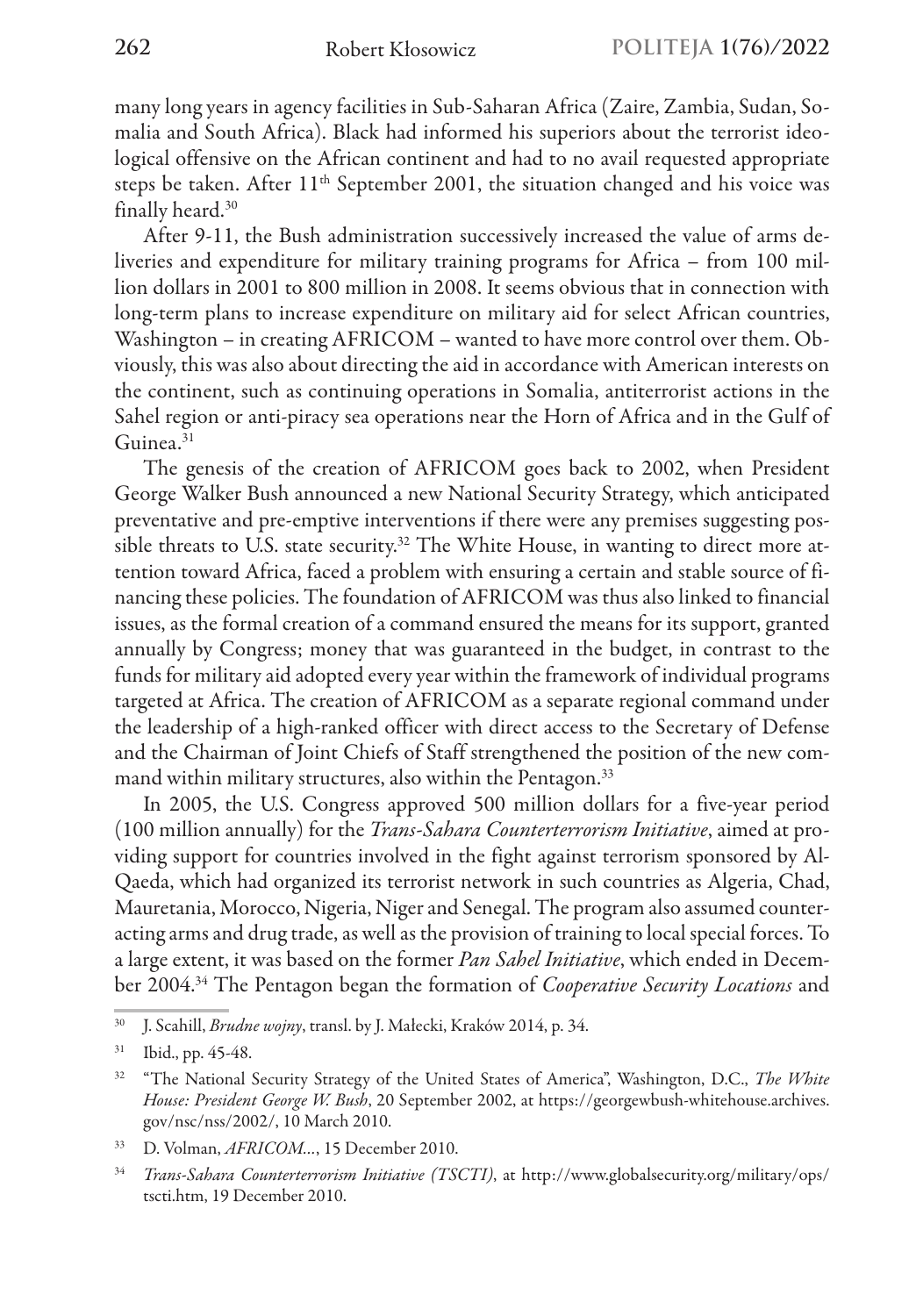*Forward Operating Sites* in Africa.35 These facilities along with the army camp in Camp Lemonier w Djibouti became the primary locations of AFRICOM on the continent.<sup>36</sup> In 2006 the Pentagon expanded military base by almost five times its original size, from  $88$  to 500 acres<sup>37</sup>.

In mid-2006, the Secretary of Defense Donald Rumsfeld formed a group for planning the future regional command for the African continent. At the beginning of December, he presented the advisory group's work results together with the proposal to create AFRICOM.38 Pentagon's military analysts clearly concluded that if in 2003 EU-COM had to a very low extent dealt with African matters, in 2006 the issues from this continent took up 70% of the command's activities. This was caused by the fact that EUCOM was forced to shoulder the majority of African issues due to the wars in Iraq and Afghanistan occupying most of CENTCOM's attention.<sup>39</sup>

AFRICOM was supposed to function as a subcommand of EUCOM until it was prepared to work as an autonomous command, which – as already mentioned – occurred on 1<sup>st</sup> October 2008.<sup>40</sup> The budget of the African command over subsequent years amounted to: in 2007 – 50 million, in 2008 – 75.5 million, and in 2009 – 310 million.<sup>41</sup> On 6<sup>th</sup> February 2007, the newly appointed Secretary of Defense Robert Gates informed the U.S. Senate Committee on Armed Services that the President had authorized Admiral Robert Moeller to create a new regional command – the U.S. Africa Command – and gave him the task of forming the logistics structures of the future command. Towards the end of September 2007, the U.S. Senate confirmed the nomination of General William E. Ward, the former Deputy Commander of EUCOM, as the first official commander of AFRICOM. This officer had experience connected both to stabilization missions in Africa and heading the structures of regional commands.<sup>42</sup>

In the course of AFRICOM's formation, G. W. Bush's Administration was conducting negotiations with the governments of some African countries about providing access to bases for the U.S. army. On the basis of bilateral agreements, the USA gained access to local military bases and their equipment so that the American forces could use them both for transport and supply purposes and combat operations. As these bases are

<sup>&</sup>lt;sup>35</sup> "U.S. European Command Statement Following President Bush's Remarks Addressing Global Posture", *United States European Command*, 16 August 2004, at http://www.eucom.mil/english/FullStory.asp?art=282, 20 October 2010.

<sup>36</sup> Dakar in Senegal, Entebbe in Uganda, Libreville in Gabon.

<sup>37</sup> K. Mengisteab, *The Horn of Africa*, Cambridge 2014, p. 128.

<sup>38</sup> "Pentagon Creates Military Command for Africa", *National Public Radio: News and Analysis*, 7 February 2007, at http://www.npr.org/templates/story/story.php?storyId=7234997, 20 October 2010.

<sup>39</sup> F. Kempe, "Africa Emerges as a Strategic Battlefield", *Wall Street Journal*, 25 April 2006.

<sup>40</sup> "U.S. Africa Command Stands Up", *United States Africa Command*, 9 October 2008, at http://www. africom.mil/getArticle.asp?art=2177, 19 December 2010.

<sup>41</sup> "FACT SHEET: United States Africa Command", *U.S. AFRICOM Public Affairs Office*, at http:// www.africom.mil/getArticle.asp?art=1644#, 19 December 2010.

<sup>42</sup> "General William E. 'Kip' Ward Commander United States Africa Command", *U.S. Africa Command*, at http://www.africom.mil/ward.asp, 19 November 2010.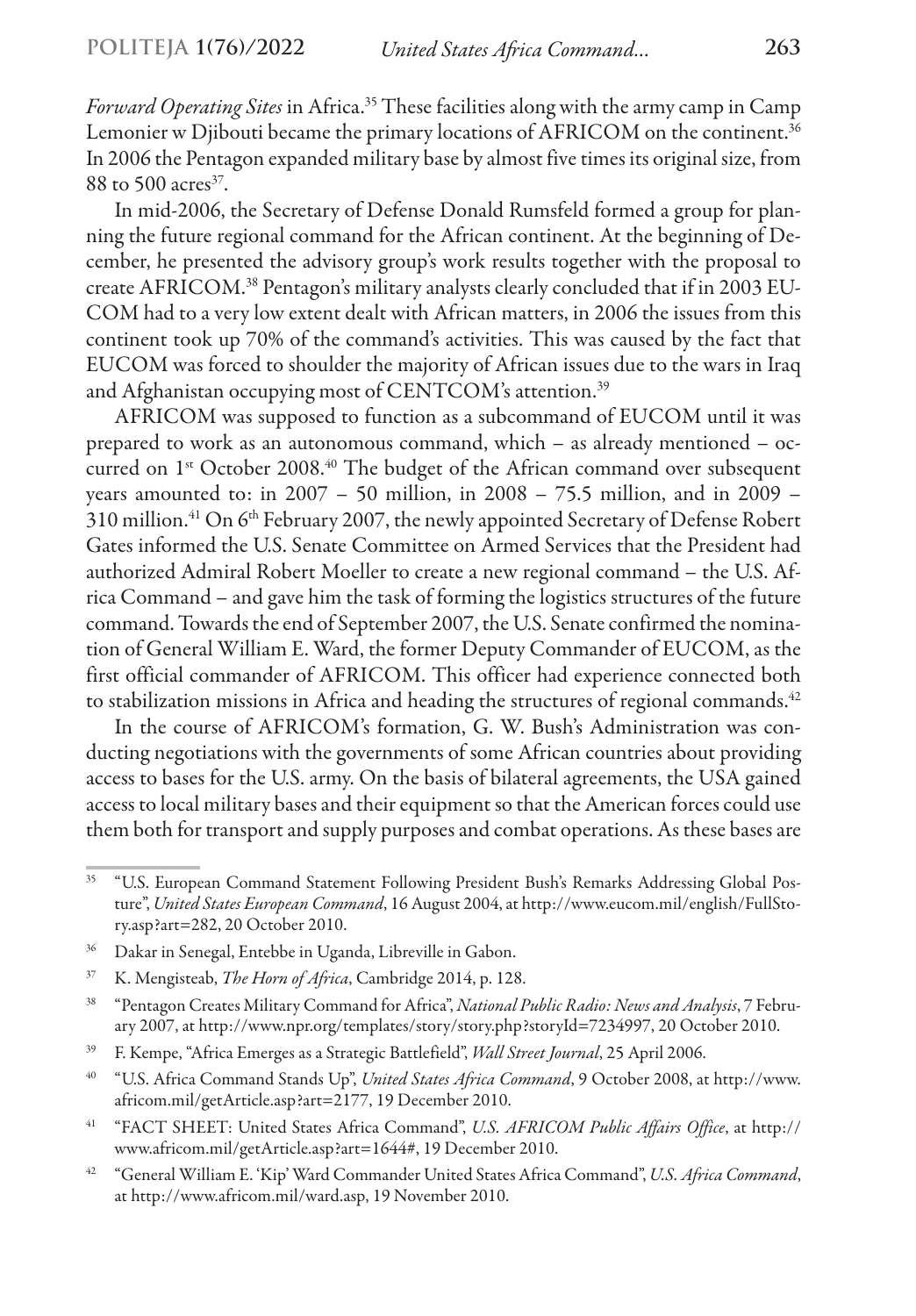only lent out to the Americans and remain under the management of individual African countries, officially the USA does not have any bases on the African continent except for in Djibouti. This country with pro-Western foreign policies, located ca. 50 km south-west of the Arabian Peninsula, is of enormous strategic significance for the USA, as they monitor the activities of terrorist groups in the Near East and in the Horn of Africa from the US bases located there.<sup>43</sup>

 A lot of speculation and controversy was evoked by the decision about where to locate the main headquarters of the command. Of all the African countries, only Liberia and Botswana officially announced their willingness to take in AFRICOM on their territory. Various voices expressing skepticism or even aversion towards the idea of potentially hosting the Americans were much more frequently heard.<sup>44</sup> The President of Nigeria Umaru Yar'Adua went the furthest when he announced in November 2007 that not only would he not agree to American bases on the territory of his country but he would also oppose their placement in other West African countries. A similar position was adopted by South African President Thabo Mbeki and his Defence Minister Mosiuoa Lekota, who stated that *it would constitute an unacceptable violation of Africa's sovereignty*. 45 This went against the plans of the government in Washington, which had initially planned on creating the AFRICOM headquarters in one of the countries in the Gulf of Guinea, which was of strategic importance for the USA due to the large oil deposits in the region and in order to stem Beijing's economic expansion.<sup>46</sup>

In February 2008, the AFRICOM spokesperson cut speculations short by issuing a statement that the command was not looking for a location for its main headquarters on the African continent and that in the nearest future it would be based in Kelley Barracks in Stuttgart.<sup>47</sup>

In reference to any potential changes to the location of the AFRICOM headquarters from the base in Germany to some African country, speculations on the topic have clearly died down in recent years. During a conversation between the author of this article and the Deputy Director of Public Affairs U.S. Africa Command Vincent Crawley, conducted in the main headquarters of the command in Kelley Barracks in Stuttgart, he denied any plans for changing the headquarters in the nearest future. Crawley refuted press speculations that the command was introducing efforts to establish a location in an African country, substantiating the claim by stating that Stuttgart was the optimal place for the main headquarters due to its logistical, transport, social, financial and political advantages. The logistical issues are extremely important, primarily

<sup>43</sup> D. Volman, *AFRICOM…*

<sup>44</sup> "Terrorism in Africa is No Longer Somebody Else's War", *New African*, no. 560 (21 April 2016), p. 37.

<sup>45</sup> P. Fabricus, "AFRICOM May Be Looking for a New Home", *Institute for Security Studies*, 18 September 2020, at https://issafrica.org/iss-today/africom-may-be-looking-for-a-new-home, 3 October 2020.

<sup>46</sup> S.B. Cohen, *Geopolitics: The Geography of International Relations*, Lanham 2014, p. 417.

<sup>47</sup> "US AFRICOM headquarters to remain in Germany for 'foreseeable future'", *Herald Tribune*, 19 February 2008, at http://www.iht.com/articles/ap/2008/02/19/africa/AF-GEN-US-Africa-Command.php, 20 December 2010.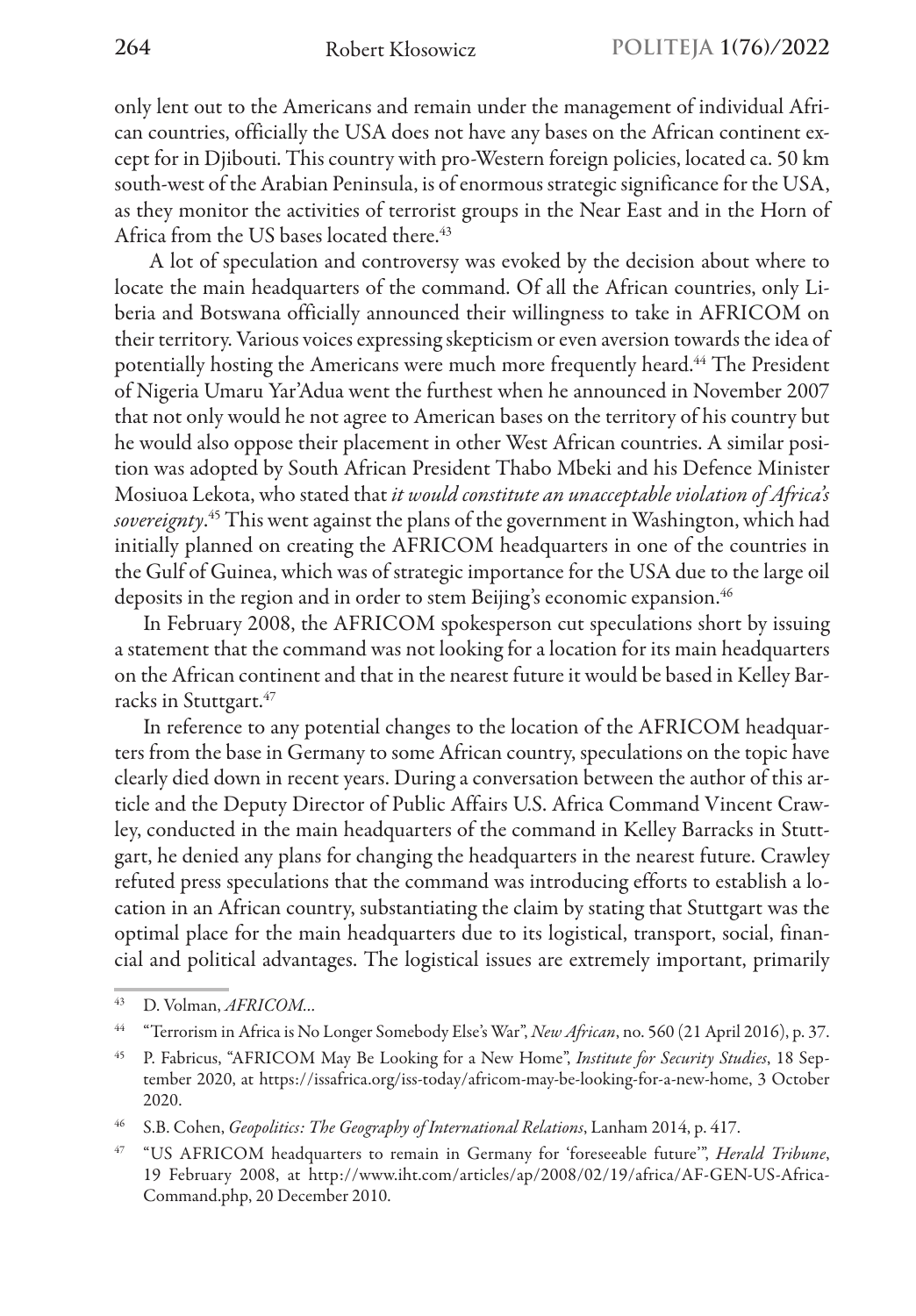the close vicinity of the airport in Frankfurt-am-Main, which boasts flight connections with many countries in Africa. Connections with the remaining African countries are provided by the closeness of the airports in Paris, London or Amsterdam, to which there are a few flights daily. Therefore, it is much easier to travel from Europe to various African countries than between these states from airports in Africa, without even taking into account the technical quality of the aircrafts. Internet and phone communication with American bases in Africa, in the USA or with American fleets operating on the coast of Africa is also much more reliable from the headquarters in Stuttgart. The living conditions of the military personnel and their families are also very important – the quality of life, the schools for their children, safety issues. In addition, financial considerations also speak for the current location of the command. Finally, the perception of the headquarters in the world and in Africa does not evoke such strong emotions and bias as in the case if it was located on the African continent.<sup>48</sup>

AFRICOM is not similar to the traditional forms of regional commands. It does not assume the maintenance of large military units on the African continent. This is in accordance with the politics of reducing American army contingents beyond US borders. The military structure of AFRICOM also differs from that of the remaining regional commands. The commands of its individual components are not all located in one place but are scattered in various bases across Germany and Italy. The AFRICOM Navy was allotted from among the U.S. Sixth Fleet to form the U.S. Naval Forces Africa, while its main headquarters was set in Napoli. In addition, the U.S. Navy has bases in Africa in Liberia and Djibouti.<sup>49</sup>

Another feature that makes the African regional command different is that it has a potential to go beyond military purposes, since AFRICOM consists simultaneously of military and civilian personnel, including staff members of the Department of State and the U.S. Agency for International Development. The commander of AFRICOM has two deputies – a military one and a civilian one.<sup>50</sup> A significant part of the personnel is made up of civilian employees, who are experts in such fields as intelligence, diplomacy, health and other specializations. The innovative structure of AFRICOM is reflected by the fact that aside from traditional military targets, it will have no less important tasks in civilian matters, taking active participation in the realization of programs supported and financed from the budget of the Department of State. The Bush Administration, indicating AFRICOM's innovative hybrid structure, emphasized that the objectives behind the creation of a new regional command included not only

<sup>48</sup> Interview with Vincent Crawley, Deputy Director of Public Affairs U.S. Africa Command, Kelley Barracks, Stuttgart, 1 December 2010.

<sup>49</sup> "MARFORAF Stands Up as Corps' Newest Command", *U.S. Africa Command*, 14 November 2008, at http://www.africom.mil/getArticle.asp?art=2251&lang=0, 19 December 2010); *U.S. Army in Africa*, at http://www.usaraf.army.mil/mission.html, 19 December 2010; "History Southern European Task Force", *U.S. Army Africa*, at http://www.usaraf.army.mil/history.html, 19 December 2010; *17th Air Force*, at http://www.17af.usafe.af.mil/, 19 December 2010.

<sup>50</sup> "Diplomat, Admiral Become Co-Deputies of U.S Africa Command", *U.S. AFRICOM Public Affairs*, 29 October 2007, at http://www.africom.mil/getArticle.art=1576/, 19 December 2010.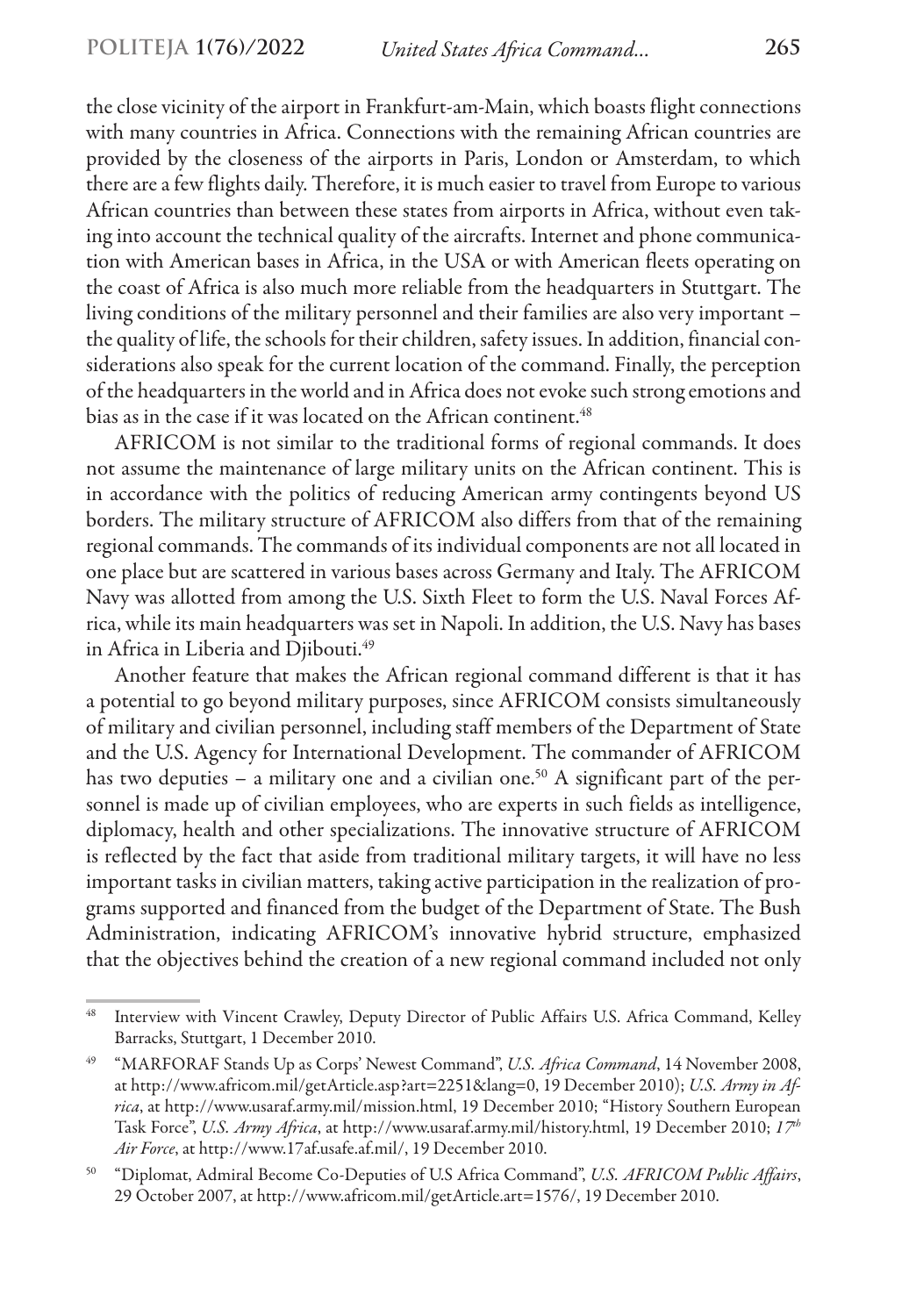military considerations. Therefore, AFRICOM is to aid Africans in creating greater possibilities for using their own natural resources and ensuring security and stability. AFRICOM is tasked with providing countries with support through various training programs, as well as military and technical counseling, while also supporting the development of the African Standby Force.<sup>51</sup>

According to the Principal Deputy Assistant Secretary of Defense Theresa Whelan, U.S. Africa Command's mission was to provide African countries with diplomatic, economic and humanitarian aid, as its main objective was preventing conflicts from occurring and not military interventions. These words were echoed by the declaration made by the White House that AFRICOM would strengthen the cooperation between the USA and Africa both in the field of security and by creating new possibilities for raising the potential of U.S. partners in Africa. These efforts are aimed at introducing peace and a sense of security among African inhabitants, as well as at the realization of such goals as: development, provision of health services, democracy and economic growth in Africa. Thus, officially, AFRICOM's main task is coordinating the operations of the American forces in Africa, for which up until that moment as many as three regional commands (EUCOM, CENTCOM and PACOM) were responsible, i.e., preventing conflicts in the region, ensuring support for peace and humanitarian missions and aid to deeply dysfunctional countries in their return to stability.<sup>52</sup> This is confirmed by AF-RICOM's official statement adopted in May 2008 concerning their mission: *U.S. Africa Command, with partners, counters transnational threats and malign actors, strengthens security forces and responds to crises in order to advance U.S. national interests and promote regional security, stability and prosperity*. 53

Even though the high officials of the Department of State on numerous occasions denied that the economic and political expansion of the People's Republic of China was against U.S. interests, can it really be considered a coincidence that during the visit of the Chinese leader in Africa  $(31^{st}$  January –  $11^{th}$  February 2007), the Secretary of Defense Robert Gates on behalf of President G. W. Bush announced the launch of AFRICOM (on  $6<sup>th</sup>$  February 2007)? Even if it was a coincidence, it continues to have a symbolic dimension.<sup>54</sup>

From the beginning of the creation of the African command, Washington attempted to convince the leaders of the region that there were no hegemonist intentions or a secret strategy. The main task set before the new structure was supposed to be supporting the African Union, African regional organizations and ensuring stability on the

<sup>51</sup> *African Standby Force*, at http://www.africa-union.org/root/AU/AUC/Departments/PSC/Asf/asf. htm, 19 December 2010.

<sup>52</sup> J. Frazer, *Exploring the U.S. Africa Command and New Strategic Relationship with Africa*, Testimony Before the U.S. Senate Foreign Relations Committee, Subcommittee on African Affairs, Washington, DC, 1 August 2007, at https://fas.org/irp/congress/2007\_hr/africom.pdf, 19 December 2010.

<sup>53</sup> "What We Do", *United States Africa Command*, at http://www.africom.mil/what-we-do, 19 December 2010.

<sup>54</sup> "DoD Establishing U.S. Africa Command", *Department of Defense*, at http://www.defense.gov/News/ NewsArticle.aspx?id=2940, 15 December 2010.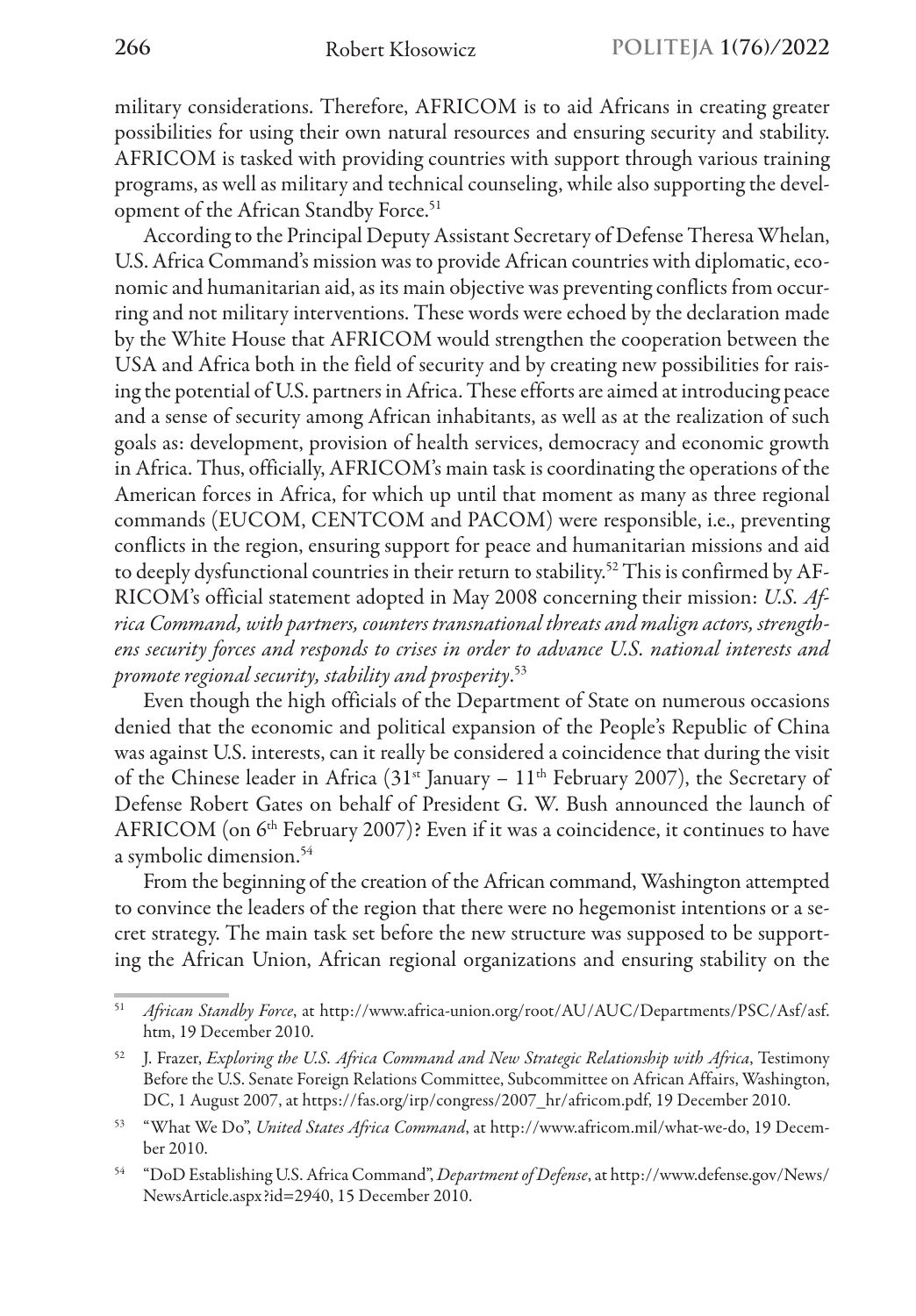continent (e.g., by supporting regional peacekeeping or humanitarian missions). However, there was a widespread conviction across the continent that the aim of the presidential administration was an attempt at offsetting the growing influences and significance of China and to assume control over key natural resources. The Americans themselves contributed to the negative reception of the idea of a regional command by politicizing the initial discussion about its mission and including it into the broad strategy for combatting terrorism.55

When Barack Obama assumed the presidential office, it was received by the Africans with great hope for even more interest and aid from the United States for African countries. In Ghana, to which the President made his first foreign visit in Africa, on the day of the presidential elections in the USA, all-day-long prayers were organized to pray for Barack Obama's victory. The wave of euphoria that spread through African societies after the election of the first American president of African descent was psychologically justified. It was not a white man who had become the leader of the mightiest superpower of the modern world, but someone who looked like them, which obviously increased the hopes and expectations of African societies of support for their interests.<sup>56</sup>

The first moves made by the White House seemed to confirm these hopes. The Obama Administration announced a considerable increase in funds for aid programs related to security matters for African countries most threatened by terrorism, which was to prove that the new Administration was continuing the course of action established towards Africa by President G. W. Bush. At the beginning of May 2009, the Obama administration presented the Congress with budgetary proposals for the 2010 financial year, in which there were propositions to significantly increase not only the expenditure on security aid programs, but also to cover AFRICOM expenses. The administration proposed 278 million dollars for expenses directly linked with maintaining AFRICOM, including increasing the command's personnel and securing air transport for its activities. Funds were also foreseen from the budget of the Department of Defense in the amount of 300 million dollars to cover AFRICOM's expenses within the framework of supporting the operations of the Trans-Sahara Counterterrorism Initiative. In addition, capital was also dedicated to the expansion of AFRICOM's most important base in Africa – Camp Lemonier in Djibouti, as well as for the annual payment for leasing the terrain (an area of 500 acres) for a sum of 30 million (the cost itself of maintaining the base was said to amount to 170 million dollars).57 Ultimately, AF-RICOM's expenses in 2010 were higher and reached 295.2 million dollars. A similar amount was planned for the following year 2011 amounting to 296.2 USD.<sup>58</sup>

<sup>55</sup> K. Wiatr, "Trudne początki Africomu", *Portal Spraw Zagranicznych*, 5 October 2008, at http://www. psz.pl/tekst-13863/Trudne-poczatki-AFRICOMu, 15 December 2010.

<sup>56</sup> J. Kościółek, *USA wobec ludobójstwa w Afryce: Rola amerykańskiej kultury politycznej w ewolucji polityki antyludobójczej*, Warszawa 2019, pp. 258-259.

<sup>57</sup> D. Volman, "Africom to Continue Under Obama", *Global Research*, at http://www.globalresearch.ca/ index.php?context=va&aid=14131, 15 December 2010.

<sup>58</sup> L. Ploch, "Africa Command: U.S. Strategic Interests and the Role of the U.S. Military in Africa", *Congressional Research Service*, 3 April 2010, pp. 12-13.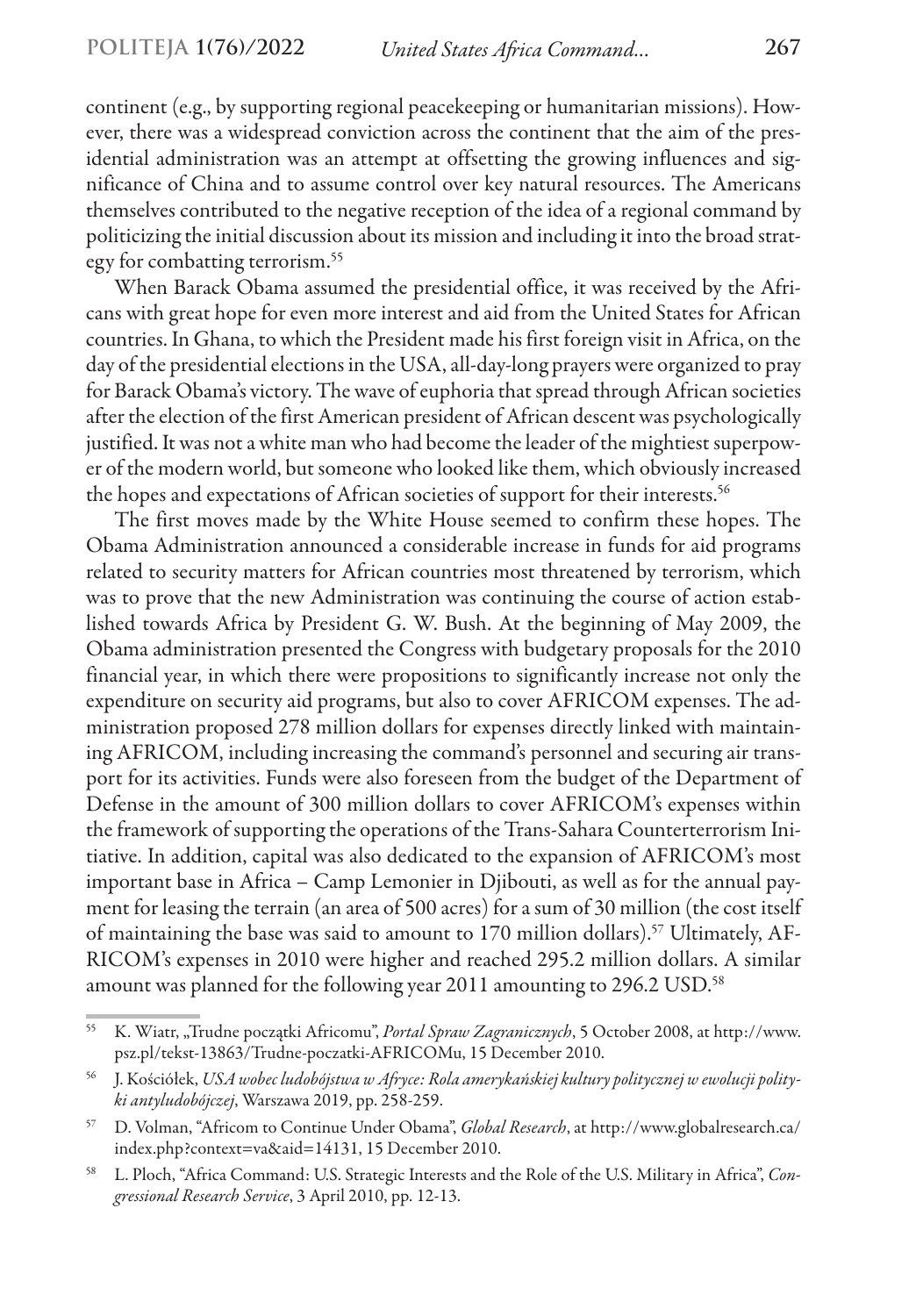Along with the increase in financial involvement, Obama attempted to primarily emphasize AFRICOM's humanitarian and aid provision dimension, highlighting such aspects as its engagement in peacekeeping missions and providing humanitarian aid. This was one of the purposes of Barack Obama's two-day visit to Africa. During his speech in the Ghanaian parliament on 11<sup>th</sup> July 2009, President Obama presented his political approach towards the African continent, declaring that he would like to direct most of the efforts of the White House towards supporting projects combatting corruption and counteracting human rights violations. Obama's message had a special significance as in the speech he referred to his father's African (Kenyan) roots. There was also a sentence that referred directly to AFRICOM: *And let me be clear: Our Africa Command is focused not on establishing a foothold in the continent, but on confronting these common challenges to advance the security of America, Africa, and the world*. 59 In August of that year, the American diplomatic offensive in Africa was continued by the Secretary of State Hillary Clinton, who visited 7 countries during an 11-day visit.<sup>60</sup> During his time in office, President Barack Obama conducted four official visits to Sub-Saharan African countries. The aforementioned first one involved a trip to Ghana in July 2009. The second, at the turn of June and July 2013, included Senegal, South Africa and Tanzania. The third was connected with the Nelson Mandela's funerary ceremonies in the Republic of South Africa in December 2013. During his fourth visit in July 2015, the President visited Kenya and Ethiopia.<sup>61</sup> During all these trips, one key topic referred to issues of security and the involvement of the states he visited in the war against terrorism.

During the civil war in Libya, following the U.N. Security Council's resolution no. 1973 issued on  $17<sup>th</sup>$  March 2011 that implemented a no-fly zone above Libya, for the first two weeks AFRICOM coordinated the coalition's military operations until full responsibility for the military intervention was taken over by NATO. At the beginning of April, Obama withdrew American forces from direct military operations and from that moment onwards they performed a supportive role, supplying ammunition and fuel. AFRICOM covered 80% of NATO air-to-air refueling.<sup>62</sup>

During the civil war in Mali, which was a consequence of the civil war in Libya and the fall of Muammar Kaddafi, AFRICOM provided support for the French military activities within the scope of Opération Serval targeting jihadist groups, which in

<sup>59</sup> "Obama's Speech in Ghana", [Remarks by the president to the Ghanaian Parliament], 11 July 2009, at https://obamawhitehouse.archives.gov/the-press-office/remarks-president-ghanaian-parliament, 23 June 2020; "Obama Visit Stirs Pride Among Ghanaians", *The Washington Post*, 11 July 2009.

<sup>60</sup> "Hillary on Safari", *The Economist*, 15August 2009, p. 30; "Clinton's Africa Trip Ends with a Promise", *The Washington Post*, 15 August 2009, at http://www.washingtonpost.com/wp-dyn/content/ story/2009/08/14/ST2009081403320.html?sid=ST2009081403320, 12 December 2010.

<sup>61</sup> "Presidential and Secretaries Travels Abroad", President Barack Obama, *Department of State. Office of the Historian*, at https://history.state.gov/departmenthistory/travels/president/obama-barack, 13 November 2016.

<sup>62</sup> The International Institute for Strategic Studies (ed.), *The Military Balance 2012: The Annual Assessment of Global Military Capabilities and Defence Economics*, London 2012, p. 12.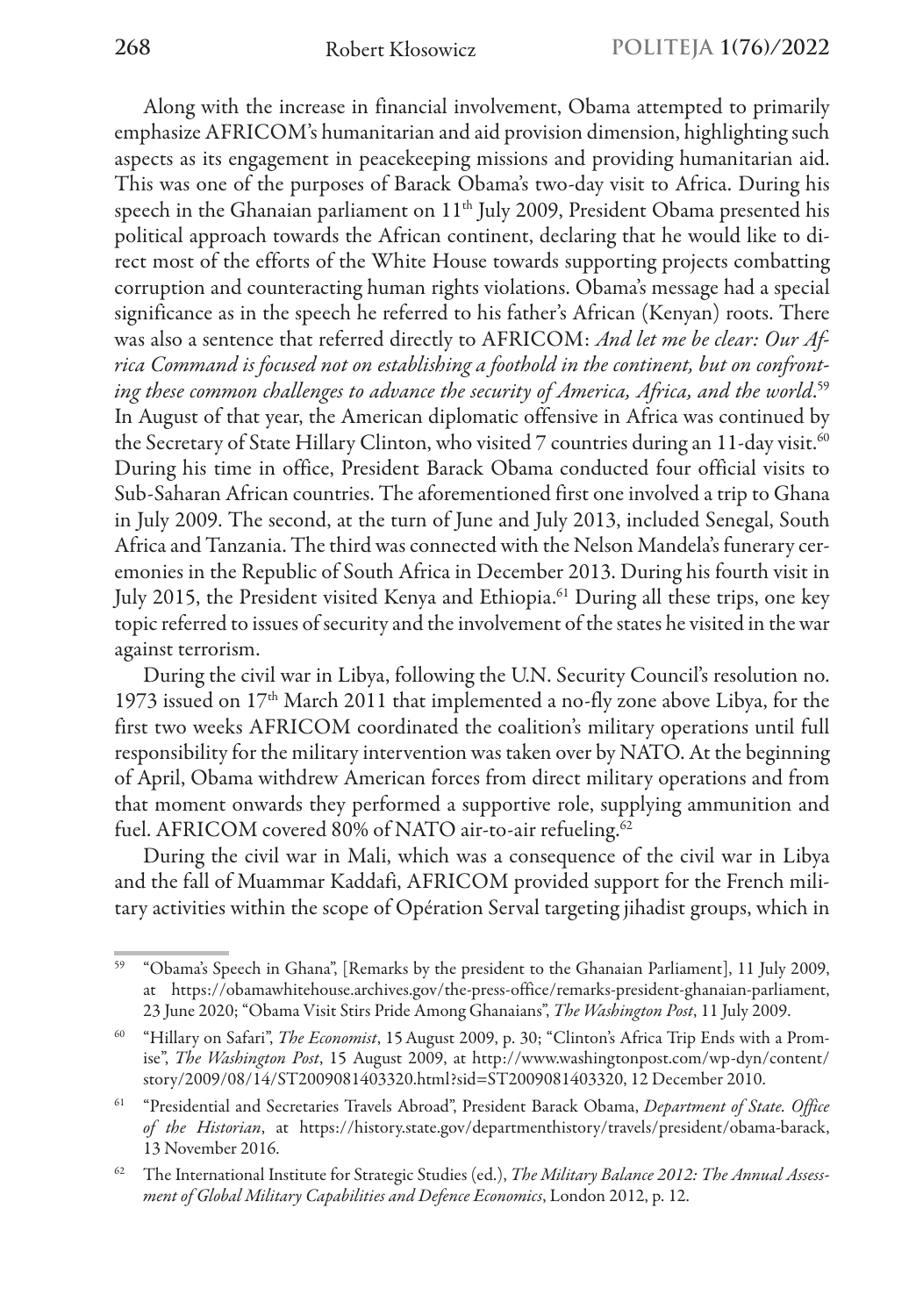spring 2012 proclaimed to have set up an independent territory called Azawad in the northern 60% of Mali. AFRICOM provided transport and telecommunications support, aircraft refueling and provided intelligence.<sup>63</sup>

In October 2015, the USA and Niger signed a military agreement requiring both countries to cooperate on counteracting terrorism. Two years earlier, the Niger government had agreed to the U.S. construction of a drone base in the country and an American garrison housing 150 people. In addition, Special Forces instructors, popularly referred to as the green berets, were sent to the African country with the task of conducting training programs. In September 2016, the Americans also built a second combat drone base in Agadez in Niger, which was supposed to have been used for the tracking and elimination of terrorists operating in the Sahel region. The aim was also providing support for the Niger government and French forces in antiterrorist operations against militant groups in Niger, Libya and Mali within the scope of Operation Juniper Shield.<sup>64</sup> Toward the end of 2017, 800 U.S. military personnel were stationed in Niger, with the number remaining unchanged in spring 2020, though plans have appeared to reduce the U.S. military staff in West Africa, including in Niger. It should be emphasized that in October 2017 four US Special Forces members died in an ambush in Niger during a patrol. Officially, the military presence of AFRICOM in Niger is described as providing: *training and security assistance to the Nigerien Armed Forces, including support for intelligence, surveillance, and reconnaissance to facilitate their efforts to target violent extremist organizations in the region. This training includes advising and assisting the Nigeriens to increase their organic ability to bring stability and security to their country*. 65

The Obama administration also increased antiterrorist military operations using combat drones to a scale larger than ever before, mainly in Somalia, Libya and Niger.<sup>66</sup> Critics have noted that the price Washington pays for its antiterrorist alliances in Africa is turning a blind eye to human rights violations and the breaking of democratic rules by the regimes of allied states. During his last visit to Ethiopia in July 2015, Obama emphasized twice that the government of the African country had been chosen democratically, even though the elections had not taken place in accordance with democratic rules. When during the same journey to Africa he visited Kenya, ruled by a corrupt and semi-authoritarian regime, he expressed hope that the country would continue on its path to the development of a strong, responsible and transparent democracy.<sup>67</sup> As has been revealed by the press, both Ghana and Senegal agreed to receive prisoners from

<sup>63</sup> F. Heisbourg, "A Surprising Little War: First Lessons of Mali", *Survival: Global Politics and Strategy*, vol. 55, no. 2 (2013), pp. 7-14.

<sup>64</sup> J.H. Keenan, "War Games in the Sahel", *New African*, no. 568 ( January 2017), p. 37.

<sup>65</sup> "Why the U.S. Military is in Niger", *United States Africa Command*, 20 October 2017, at https:// www.africom.mil/article/30023/why-the-u-s-military-is-in-niger, 2 July 2020.

<sup>66</sup> T. McCrisken, "Obama's Drone War", *Survival: Global Politics and Strategy*, vol. 55, no. 2 (April-May 2013), pp. 98-117.

<sup>67</sup> L. Diamond, "Democracy in Decline: How Washington Can Reverse the Tide", *Foreign Affairs*, vol. 95, no. 4 ( July/August 2016), pp. 154-155.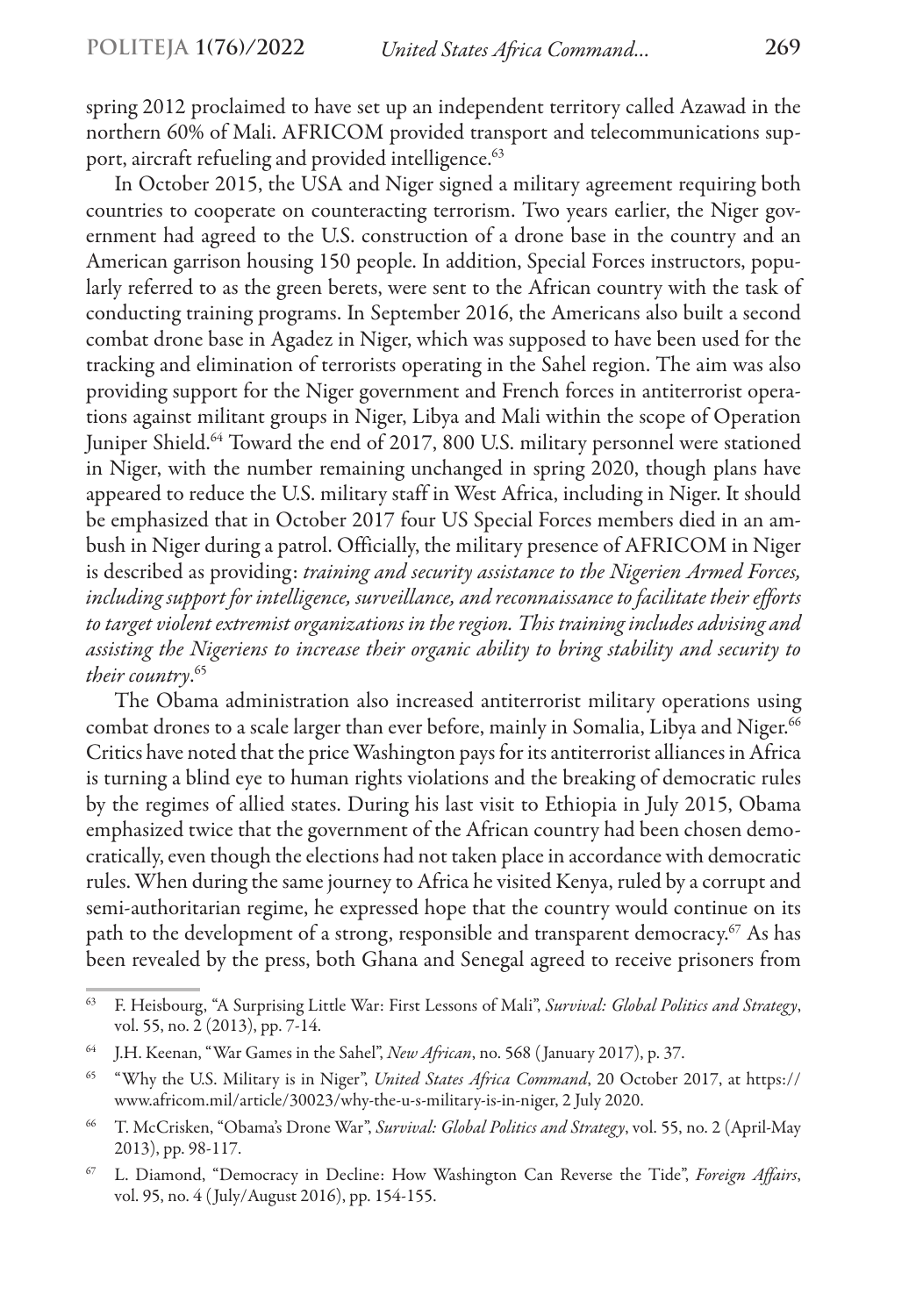Guantanamo and hold them in prisons located within their borders. The leaders of these countries could in exchange count on Washington's support.<sup>68</sup>

U.S. Africa Command also undertook activities aimed at ensuring African maritime safety and developing security capabilities through its Africa Partnership Station<sup>69</sup>.

In 2014, while West African countries were facing the Ebola epidemic, it is worth emphasizing that the USA sent 3,000 American soldiers to the affected countries in order to help fight the virus by constructing 17 treatment centers. U.S. Africa Command set up a Joint Force Command Headquarters in Liberia to support U.S. military activities and help coordinate expanded U.S. and international relief efforts to fight the West Africa Ebola outbreak.70

In recent years, the situation linked to the rivalry between the USA and China for natural resources in Africa has changed considerably, which is most easily observable in the context of oil. The drastic fall in oil prices strongly impacted import from Africa. According to data from December 2014 to May 2015, the import of oil to the USA from Africa was at its lowest since the 1970s.<sup>71</sup> Therefore, from the perspective of the passage of a few years, the rivalry with China for this strategic resource seems currently to not be very important, even though it was raised in the critical literature on the topic as one of the main reasons for the creation of AFRICOM.72

Meanwhile, Washington began attaching increasing importance to cooperation with African countries not only in the scope of security issues, but also economic development and the process of supporting what is referred to as good governance. The USA was forced to change its approach to foreign policies in Africa, so that it would not only be defined by issues related to the war against terrorism but rather the promotion of democratic solutions, human rights, freedom of the press or respecting the rights of minorities. The political approach of supporting governments taking into account only their involvement in the war against terrorism had turned out to be short-sighted, but brought long-term negative effects for the region. Such examples might be the relations between Eritrea and Ethiopian and their consequences for the Horn of Africa. After the 1998-2000 war between these two countries, the U.N. Eritrea-Ethiopia Boundary Commission conceded the disputed city of Badme to Eritrea.73 Ethiopia, backed by the USA, which was a consequence of Addis Ababa's involvement in Somalia, did not

<sup>68</sup> B.B. Diop, "The Danger of 'Yes Sir' Politics", *New African*, no. 562 ( June 2016), pp. 21-23.

<sup>69</sup> *Strategic Survey 2020. The Annual Review of World Affairs*, London 2010, p. 294.

<sup>70</sup> Ch. Pellerin, "Obama to Announce AFRICOM Joint Force Command HQ in Liberia", *DoD News*, 16 September 2014, at https://www.defense.gov/Explore/News/Article/Article/603259/obama-toannounce-africom-joint-force-command-hq-in-liberia/, 20 June 2020.

<sup>71</sup> "Where Does America's Oil Come From?", *World Economic Forum*, at http://www.weforum.org/ agenda/2015/08/where-america-oil-come-from, 14 February 2016.

<sup>72</sup> It is certainly connected with the political instability in the Niger Delta as well.

<sup>73</sup> *Reports of International Arbitral Awards: Decision Regarding Delimitation of the Border between Eritrea and Ethiopia, 13 April 2002*, vol. 25, pp. 83-95, United Nations 2006, at http://legal.un.org/riaa/ cases/vol\_XXV/83-195.pdf, 20 August 2016.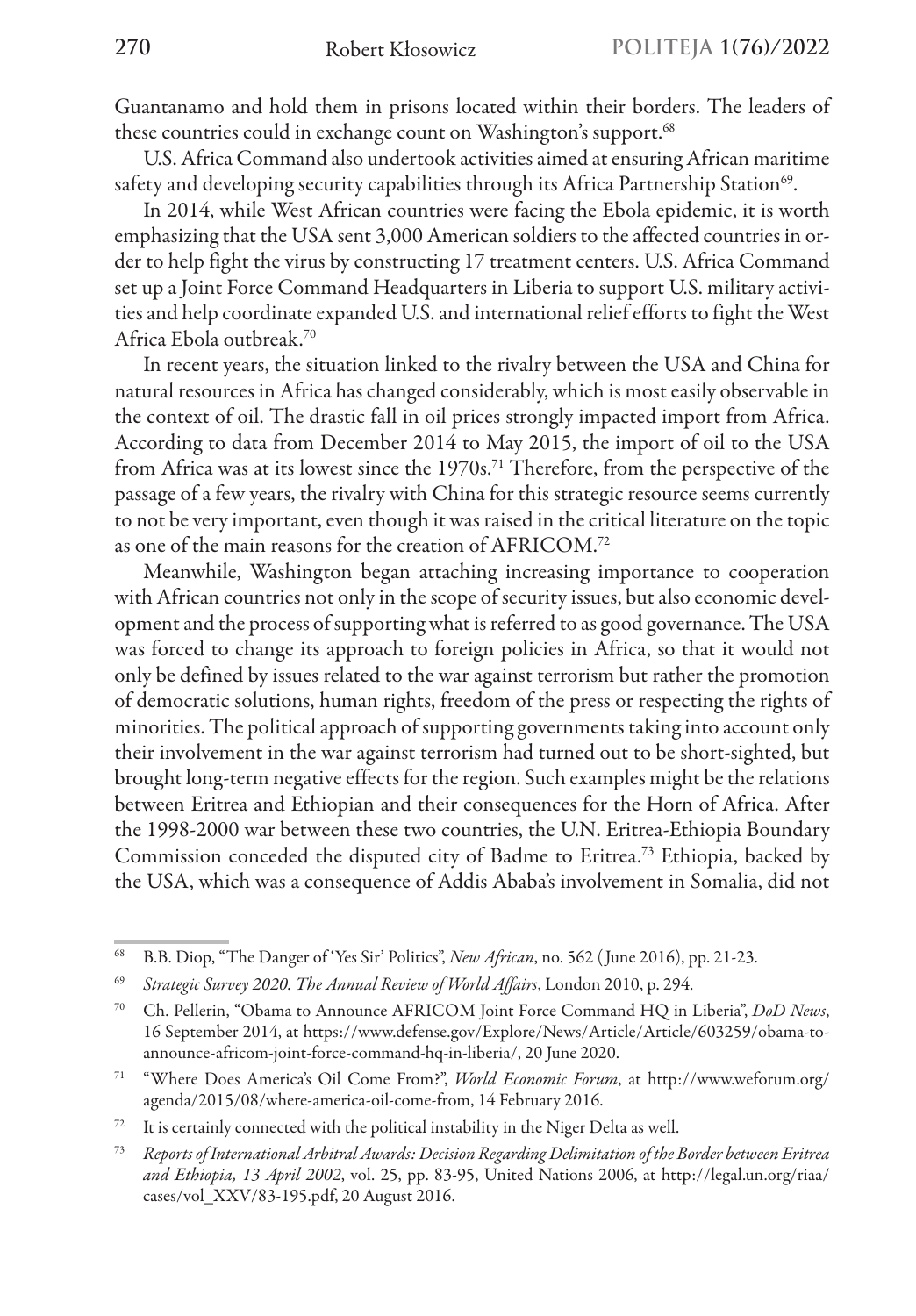comply with the Commission's 2002 judgment.74 This led to Eritrea supporting terrorist organizations in Somalia and the fueling of internal separatisms in Ethiopia.75

The Africans evaluate the eight years of President Obama's politics toward Africa with some disappointment, especially considering their high hopes and expectations. The majority of the promises made were never fully introduced, with the exception of the increased militarization of the continent.76

The results of the presidential elections in the United States in November 2016, with the winner being the candidate of the Republican Party, Donald Trump, put in doubt various issues linked to the foreign policies of the new Administration, inevitably also including Africa. This corresponded with the social mood in the USA. According to public opinion polls, for the first time in 50 years, the majority of Americans did not want US involvement in solving global problems to the scale as the previous military involvement. American society expected those in office to focus rather on solving the country's own internal problem and taking care of their own interests. Increasingly frequently, the strategy of offshore balancing was mentioned, i.e., withdrawing their military forces from various parts of the world and exerting pressure primarily by using political and economic instruments and encouraging the strongest countries in the region and allies to become more engaged also in military terms in the issues in their region. The USA was to conduct military interventions only when it was absolutely necessary.77

Trump as a candidate in the presidential elections practically did not mention Africa; however, many political analysts were of the opinion that his Administration would depart from the principles of Washington's political relations with African countries in terms of issues linked to democracy and respecting human rights to an even greater extent. In short, the realization of US economic and security interests was supposed to be oriented toward effectiveness and achieving the highest benefits possible. There were even fears that Trump would have no qualms against doing business with the worst African dictators.78 Over the course of his first three months in office in the White House, Trump approved the expansion of antiterrorist military operations in Somalia, Libya and Nigeria, and he championed the approach that American commanders in Africa should have more possibilities of conducting more important military actions in complete secrecy, without consultation with local governments. American ground forces were granted extended rights in large areas of Somalia considered officially war zones, including the possibility of being provided support in the form of air strikes.

<sup>74</sup> R. Kłosowicz, J. Mormul, *Erytrea i jej wpływ na sytuację polityczną w Rogu Afryki*, Kraków 2018, p. 164.

<sup>75</sup> C. Abraham, "Eritrea – Ethiopia Tensions", *New African*, no. 563 ( July 2016), pp. 50-52; R. Kłosowicz, "The Role of Ethiopia in the Regional Security Complex of the Horn of Africa", *Ethiopian Journal of Social Sciences and Language Studies*, vol. 2, no. 2 (2015), p. 88.

<sup>76</sup> O. Wambu, "Obama: The Final Verdict", *New African*, no. 565 (October 2016), p. 106.

<sup>77</sup> J.J. Mearsheimer, M. Walt, "The Case for Offshore Balancing", *Foreign Affairs*, July/August 2016, pp. 70-74.

<sup>78</sup> J. Zimmerman, "Trump, as Africans See Him", *New African*, no. 564 (October 2016), p. 15.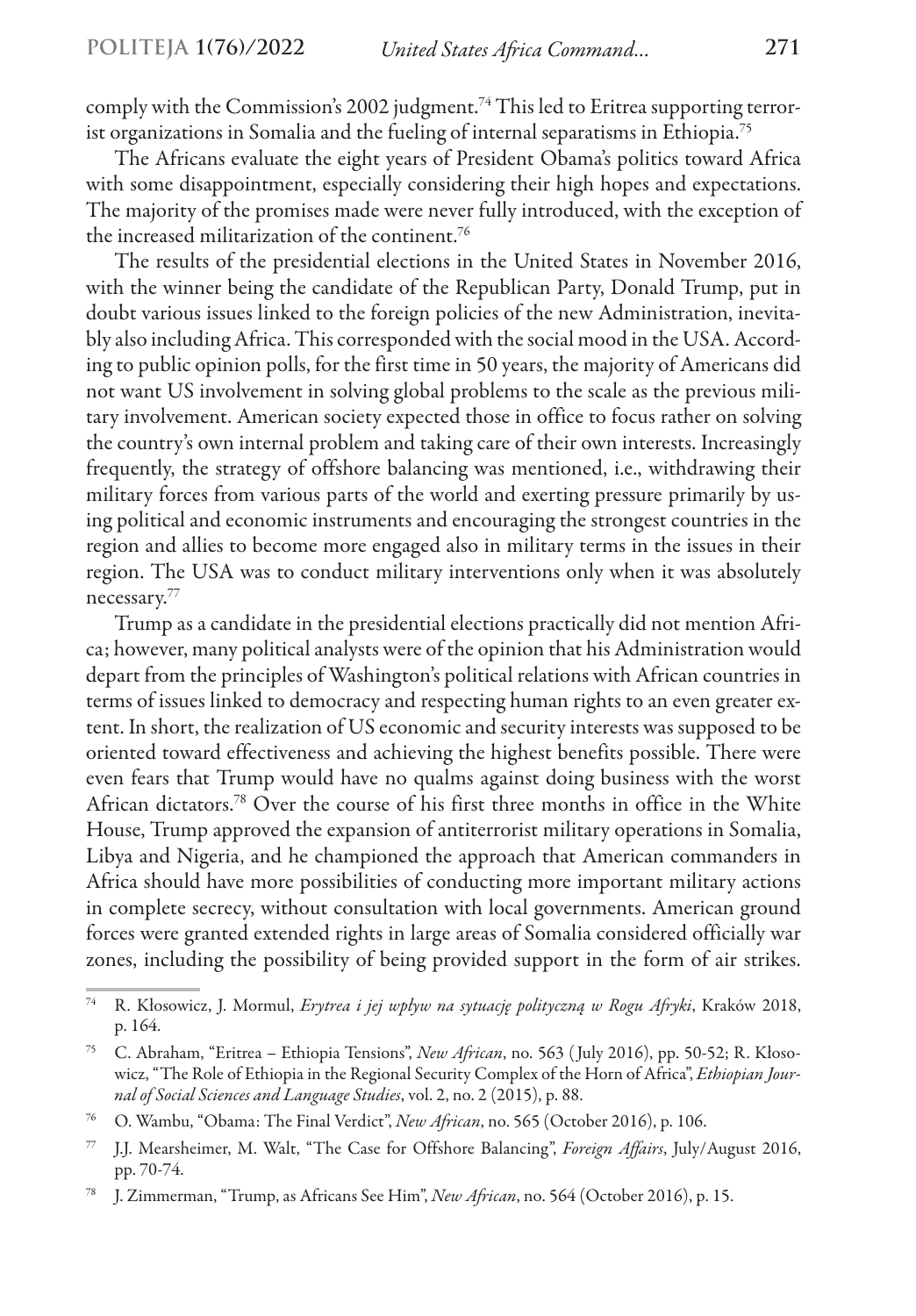Simultaneously, the President announced cuts to budget expenses, which had serious consequences for the continent, especially for Sub-Saharan African countries.79

Soon, Trump's Administration faced a serious challenge in the form of Russia's growing political and economic engagement in Africa and attempts at reconstructing Moscow's former spheres of influence in the continent. During the period of the bipolar division of the world, the USSR was a major actor in Africa, counterbalancing the West. In recent years, more or less since 2014, Kremlin has undertaken intense activities to regain influence in various regions of the world in order rebuild Russia's former power and significance. This also includes Africa, where – after an absence of almost two decades  $-$  Russia is making a strong comeback.<sup>80</sup> Even though over the last decade Russia has doubled its trade turnover with African countries, reaching as much as 20 billion dollars annually, this is still ten times less than China and five times less than the USA. In March 2008, Russia's Foreign Minister Sergey Lavrov went on a five-day visit to five African countries: Angola, Namibia, Mozambique, Zimbabwe and Ethiopia, during which he negotiated the creation of special economic zones for Russian companies in the African states and establishing military and technical cooperation.<sup>81</sup>

One of the elements of the reconstruction of Russia's influences in Africa involved Moscow organizing a huge political event for the first time in history in the form of a Russian-African summit, oriented towards Kremlin regaining influences in Africa. The summit took place under the name "A shared vision 2030" on 24<sup>th</sup>-25<sup>th</sup> October 2019 in Sochi in Crimea, with the event bringing together the representatives of all 54 African countries, of which 43 delegations were represented by top-level officials. During the summit, the Russian President Vladimir Putin organized a bilateral meeting with the leaders of 16 states and representatives of African regional institutions. The summit was accompanied by a Russia-Africa Partnership Forum, within the frameworks of which meetings are to be held every three years at the highest level, while there are to be annual meetings of the ministers of foreign affairs. During the summit, about 50 agreements and economic treaties were signed worth a joint sum of 800 million rubles, i.e., 12 billion dollars. The content of the summit's final declaration was symptomatic, with the participants expressing the will to further develop their cooperation, to defend themselves against attempts at limiting their suzerainty through the activities of Western countries, and to oppose economic sanctions introduced without the authorization of the U.N. Security Council, while also emphasizing the need to counteract manifestations of the hegemony of the Western world. There can be no doubt that the declaration was addressed mainly toward the USA.

Russia's offer must have been attractive for African countries not only in economic terms, but also political and military ones. Previously, Russia had already sent primarily army equipment and military advisors to Sub-Saharan African countries. Russian

<sup>79</sup> "Can Africa out-trump Trump?", *New African*, no. 571 (April 2017), p. 24.

<sup>80</sup> J. Burger, "The Return of Russia to Africa", *New African*, no. 588 (November 2018), pp. 15-21.

 $81$  Ibid.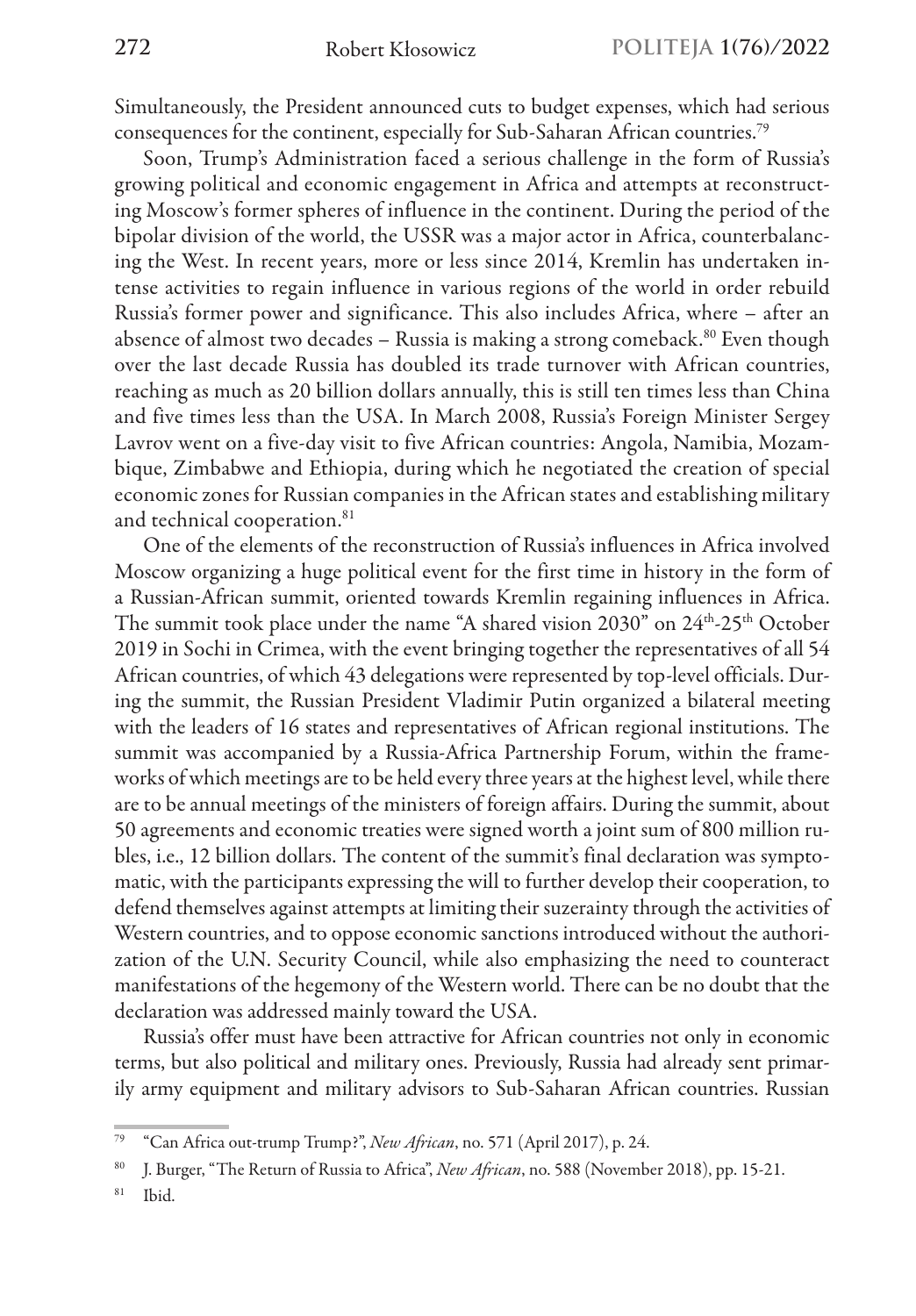armaments were cheaper than Western arms and better than Chinese ones.<sup>82</sup> Along with the export of arms, Russia provides their African partners with a wide range of military training programs. In 2014-2018, over 2,500 military personnel from African countries participated in such programs in Russia. In addition, Russia also offers the military services of security and contract companies, such as the notorious Wagner group, whose personnel hired by the Libyan National Army during the civil war in Libya amounted to 2,000 people according to AFRICOM reports from September 2020.83

In November 2018, the American weekly "Bloomberg" stated that Russian companies linked to Russian businessmen closely tied to Kremlin government circles were already active in ten African countries – Sudan, the Central African Republic, Libya, Madagascar, Angola, Guinea, Guinea Bissau, Mozambique, Zimbabwe, and the Democratic Republic of Kongo. The companies provide services in such areas as security, technology, political support in exchange for the rights to extract resources. The Russians were also involved in political activities, e.g., organizing the election campaign of the current president of Zimbabwe, Emmerson Mnangagwa, as well as the presidential elections in the Democratic Republic of Kongo and Madagascar. In August 2018, Russia signed an agreement to build a logistics base in Eritrea. The construction of the base will give the Russian naval forces access to the Red Sea.<sup>84</sup> The newest Russian initiative involves plans for reaching an agreement with Sudan to open a base for their fleet by the Red Sea, which would allow Moscow to monitor the situation of one of the most important ship routes in the world, running from the Suez Canal to the Gulf of Aden. The agreement is to be reached for a period of 25 years with the possibility of its extension. Within the framework of this agreement, Russia will also be able to use Sudanese air space to ensure the base's security and its effective functioning.85

Moscow's growing interest in the African continent has had a stimulating effect on Beijing, which has heightened its efforts to increase its military presence in Africa. In 2017, China completed work on the construction of a military base in Djibouti, which in the future will be able to accommodate military personnel consisting of 10,000 soldiers.<sup>86</sup> Beijing is also a huge supplier of weapons to African states. Over the past decade, China as a major producer of Soviet-caliber weaponry has come to dominate the legal African arms market offering cheap or offset deals.<sup>87</sup>

<sup>82</sup> Among other things, Russia sold the combat aircraft Su-27 and Su-30 to Angola, Algeria and Uganda, The International Institute for Strategic Studies (ed.), *The Military Balance 2017: The Annual Assessment of Global Military Capabilities and Defence Economics*, London 2017, p. 480.

<sup>83</sup> "Russia, Wagner Group Complicating Libyan Ceasefire Efforts", July 15 2020, *AFRICOM*, at https:// www.africom.mil/pressrelease/33008/russia-wagner-group-complicating-libyan-cease, 20 August 2020.

<sup>84</sup> R. Raji, "More Caviar, Fewer Guns on Sochi Menu?, *New African*, no. 598 (October 2019), p. 71.

<sup>85</sup> H. Foy, "Russia to Build Naval Base in Sudan", *Financial Times*, 16 November 2020.

<sup>86</sup> F. Dubé, "China's Experiment in Djibouti", *The Diplomat*, at https://thediplomat.com/2016/10/chinas-experiment-in-djibouti/, 26 June 2020.

<sup>87</sup> The International Institute for Strategic Studies (ed.), *The Military Ballance 2013: The Annual Assessment of Global Military Capabilities and Defence Economics*, London 2013, p. 488.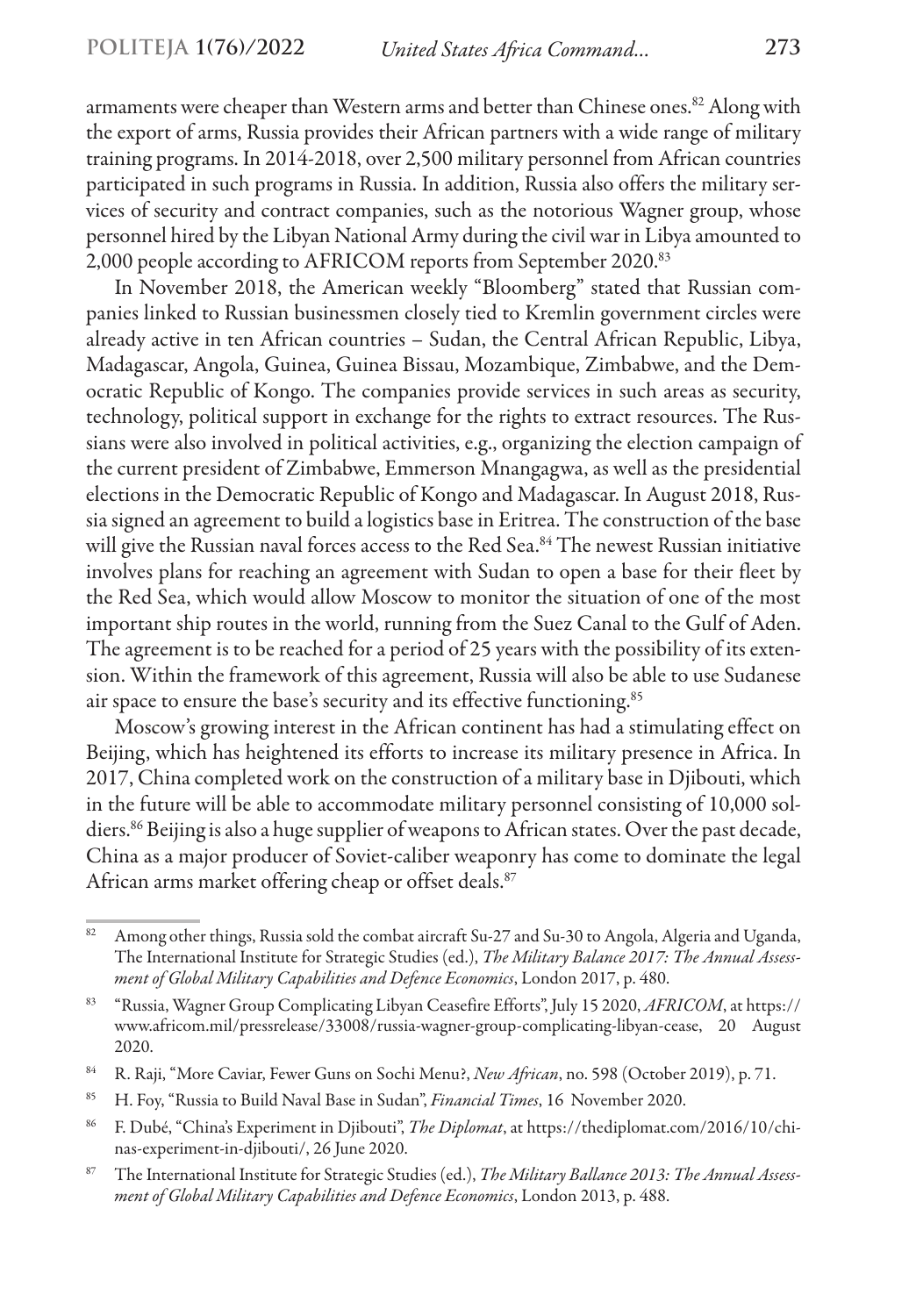In July 2019, General Stephen J. Townsend became the fifth commander of AFRI-COM. Questioned by the U.S. Senate Committee on Armed Services in April 2019, Townsend stated that while currently counteracting extremism remains the most important American objective in Africa, Russia and China's growing involvement will shape the mission of AFRICOM in the continent in the longer perspective.<sup>88</sup> In his opinion, these countries will expand their presence in such African countries as Djibouti or the Central African Republic and strive to achieve economic benefits and then political ones, which will undermine U.S. interests. For this reason, AFRICOM must heed their competitors' activities in order to defend U.S. interests in Africa.<sup>89</sup>

The command's tasks for the next years have also been determined. U.S. Africa Command is to provide the command, and component commands, strategic direction to advance strategic goals on the continent. It is to be done in a burden-sharing and balanced approach, accounting for the increased presence of external actors, namely China and Russia. To achieve the U.S. Africa Command Campaign Plan objectives, the command emphasizes six main tasks: 1) to strengthen partner networks; 2) to enhance partner capability; 3) to develop security in Somalia; 4) to contain the instability in Libya; 5) to support partners in the Sahel and Lake Chad regions; and 6) to set the theater to facilitate U.S. Africa Command day-to-day activities, crisis response, and contingency operations.90

Over the course of the last 30 years, every American president has launched a major program for Africa, beginning with George Herbert Bush's *National Security Review 30: American Policy Towards Africa* in the 1990s, meant to promote peaceful changes and the resolution of conflicts; to support the development of democracy, human rights, political pluralism; to combat transnational threats, i.e., AIDS, terrorism, the drug trade, the refugee crisis and polluting of the natural environment.<sup>91</sup> President Bill Clinton continued with the assumptions of the African strategy introduced by his predecessor, intensifying contacts between the USA and Africa, expressed through the trade-focused program created by Congress in 2000 – *The African Growth and Opportunity Act* (AGOA), which presumed, e.g., the creation of free-trade areas in Africa, expanding access to American markets by providing Africa with a 10-year exemption from customs duties for the import of goods, the formation of a USA-Africa economic forum and the assignment of 650 million USD to cover the costs of private investments

<sup>88</sup> B.W. Everstine, "AFRICOM Nominee: Russia, China Growing Concern in Africa", *Air Force Magazine*, 2 April 2019, at https://www.airforcemag.com/africom-nominee-russia-china-growing-con cern-in-africa/, 30 November 2020.

<sup>89</sup> Ibid.

<sup>90</sup> *Statement of General Thomas D. Waldhauser, United States Marine Corps Commander United States Africa Command before the Senate Committee on Armed Services*, 7 February 2019, at https://www. armed-services.senate.gov/imo/media/doc/Waldhauser\_02-07-19.pdf, 6 July 2020.

<sup>91</sup> "National Security Review 30: American Policy Towards Africa in the 1990s-Key Findings", *AllAfrica*, at https://allafrica.com/stories/200101080520.html, 26 June 2020; M. Kumelska, "Problemy pomocy dla Afryki w okresie prezydentury George'a W. Busha Juniora", *Forum Politologiczne*, vol. 12 (2011), p. 305.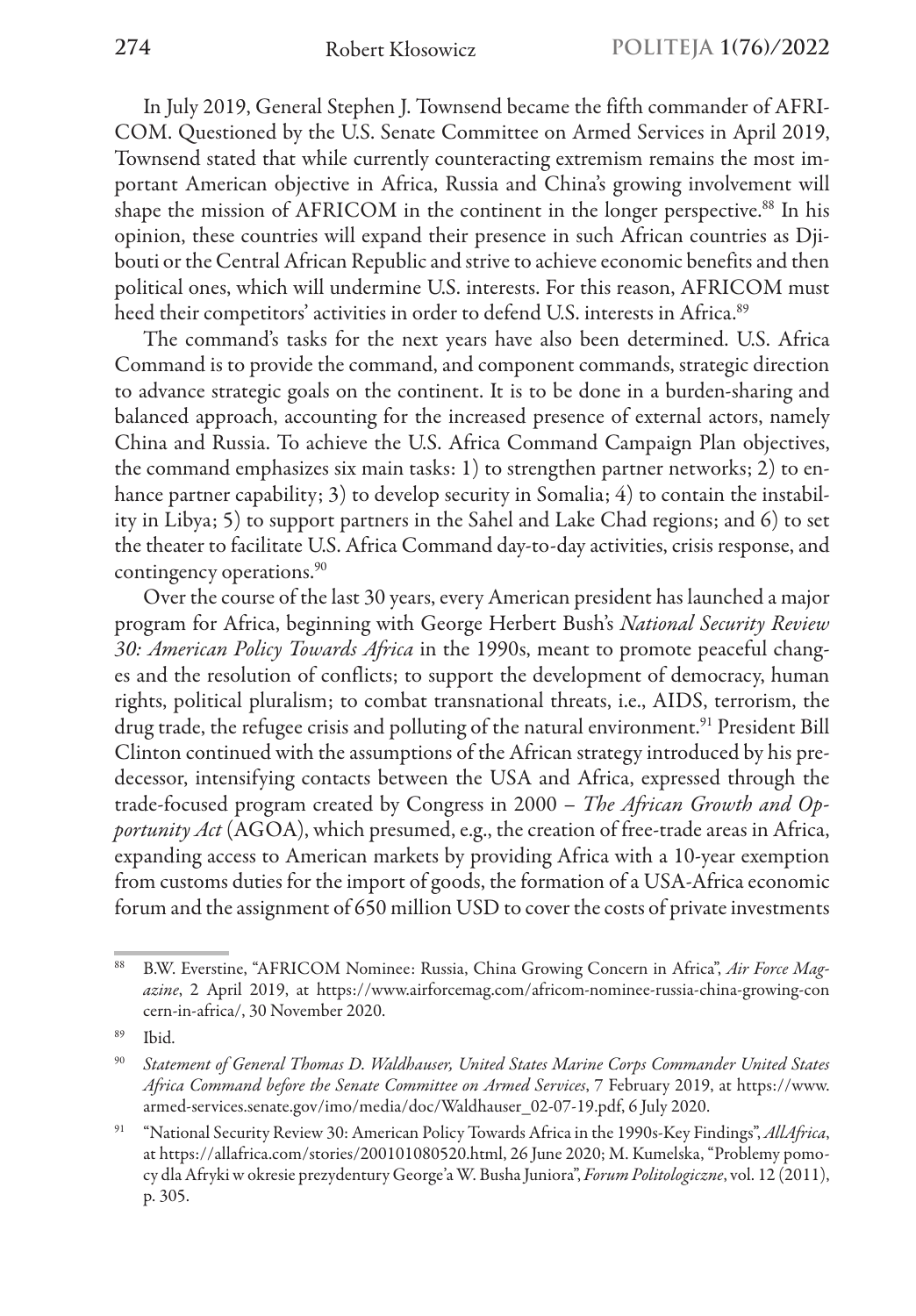in Sub-Saharan Africa.<sup>92</sup> George Walker Bush assigned the sum of 200 million dollars to establish a new Global Fund, the prioritized aim of which was preventing the spread of such diseases as AIDS, malaria and tuberculosis. In 2002, the USA launched the program *International Mother and Child HIV Prevention Initiative* with the objective of preventing children becoming infected by HIV by their mothers during pregnancy – 500 million USD, which allowed for the treatment of a million women annually and lowered the rate of HIV infection among babies by 40%. These two initiatives gave beginning to the breakthrough *President's Emergency Program for AIDS Relief* (PEP-FAR) aimed at counteracting such diseases as AIDS, HIV, malaria and tuberculosis with a dedicated sum of 15 billion USD over a 5-year period. This was the largest such initiative within the frames of which a single country designated such large financial means to fight an individual disease.93 In 2013, President Obama launched *Power Africa*, a partnership among the U.S. Government, African governments, bilateral and multilateral development partners, and the private sector to improve access to electricity in Sub-Saharan Africa*. The Electrify Africa Act of 2015* aimed at doubling access in the continent by 2030, as two out of three people in Sub-Saharan Africa continue to live without access to electricity.<sup>94</sup> Towards the end of 2018, John Bolton presented the initiative *Prosper Africa Initiative*, which aimed to stimulate American investments in Africa, opening up possibilities both for American and African companies and employees, as well as to expand the middle class in Africa. In addition, it can be observed that the *Prosper Africa Initiative* and the new strategy aimed at Africa are a direct response to the growing Chinese and Russian influences on the continent.<sup>95</sup> However, Donald Trump's Administration emphasized that the initiative is not a new program within the framework of U.S. Foreign Assistance, but only a method of stimulating and harmonizing existing programs, as well as the resources and possibilities available to particular agencies and departments. The official inauguration of the *Prosper Africa* program took place in mid-2019 during the USA-Africa business summit in Mozambique. For the budgetary year 2020, the amount of 50 million USD was allocated for its implementation.<sup>96</sup> US AFRICOM played an important supportive role in all these initiatives.

In accordance with election declarations, when Donald Trump assumed the presidency in the USA, it was linked with a change in Washington's priorities in foreign policy and signified the lower involvement of the USA in individual parts of the world,

<sup>92</sup> R.W. Copson, *The United States in Africa: Bush Policy and Beyond*, London–New York 2007, pp. 34-37.

<sup>&</sup>lt;sup>93</sup> M. Kumelska, "Problemy pomocy dla Afryki...", pp. 308-309.

<sup>&</sup>lt;sup>94</sup> "Electrify Africa Act of 2015 – Report to Congress", *USAID*, at https://www.usaid.gov/open/electrifyafrica/2016, 25 June 2020.

<sup>95</sup> *Prosper Africa: U.S. Government Trade and Investment Initiative*, at https://www.trade.gov/prosper-africa, 5 September 2020.

<sup>96</sup> *Congressional Budget Justification Department of State, Foreign Operations, and Related Programs*, Department of State, Fiscal Year 2020.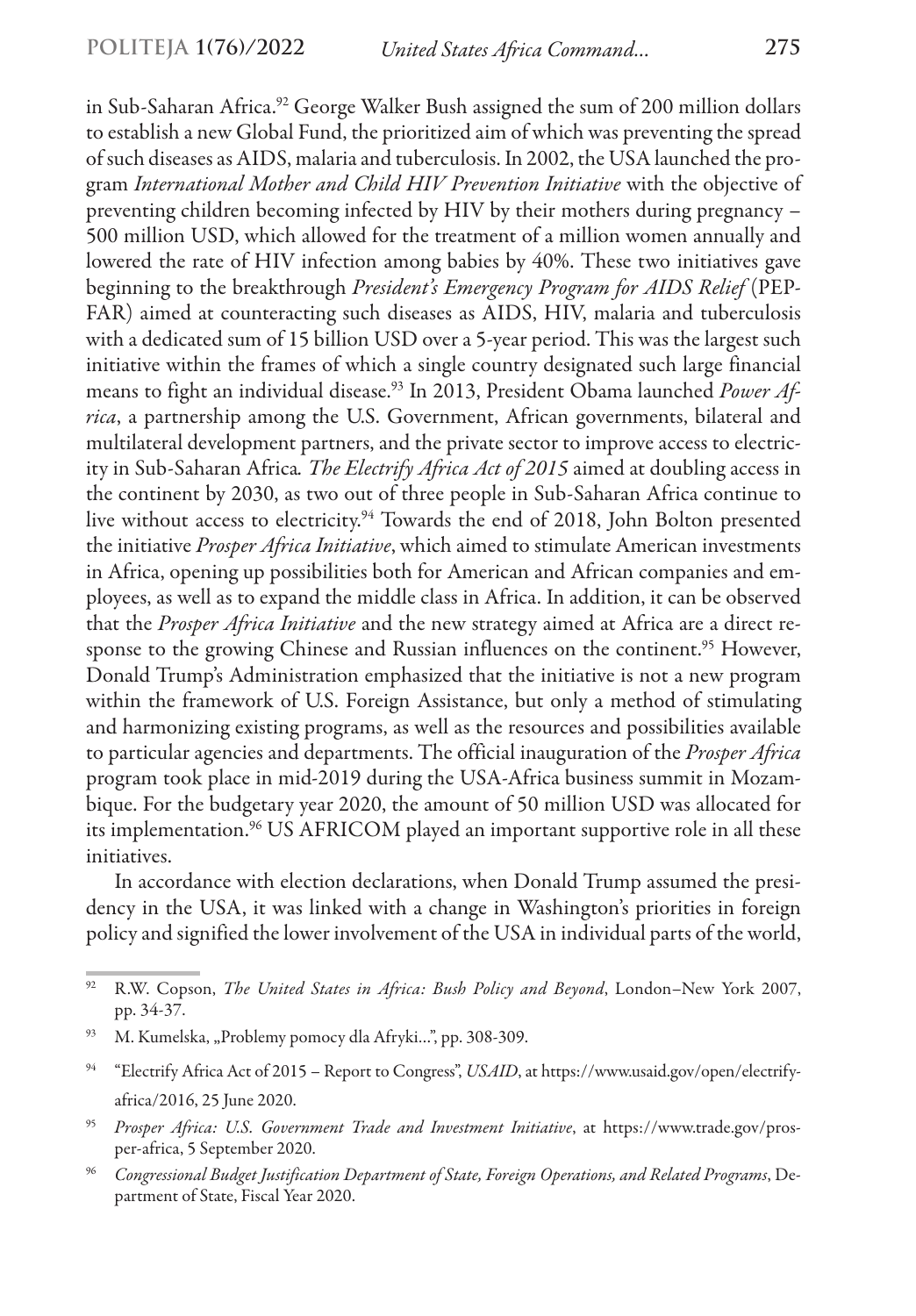including Africa. In December 2017, the *National Security Strategy of the United States of America* was published, which indicated changes in the US political approach, summarized by one sentence which best reflects what is contained in the strategy itself: *This National Security Strategy puts America first*. 97 In the 53-page document, there is only one page that discusses Africa toward the end of the text. In turn, only 3 sentences were dedicated to security issues: *We will continue to work with partners to improve the ability of their security services to counter terrorism, human trafficking, and the illegal trade in arms and natural resources. We will work with partners to defeat terrorist organizations and others who threaten U.S. citizens and the homeland*. 98

In accordance with his declarations, Donald Trump introduced a radical program of saving on budget expenditures, which has also had an impact on government aid programs for Africa. As a result, the Pentagon prepared a plan for the coming years to withdraw hundreds of soldiers running antiterrorist operations in Africa, while simultaneously introducing efforts aimed at establishing the priorities for long-term rivalry with China and Russia. Currently about 7,200 members of American military personnel are located in various parts of the continent (Djibouti, Somalia, Kenya, Uganda, Gabon, Ghana, Senegal, Niger, and Libya). In November 2018, the US Secretary of Defense General James Mattis announced the plan to reduce the military personnel in Africa by 10%. The Pentagon also posits the limitation of missions involving the provision of advisory services, training programs and intelligence support to African countries. These reductions are to impact about 700 members of the US military forces, primarily in the West African region. Simultaneously, the American military missions in Djibouti, Somalia and Libya will not be included in the planned staff reductions. These actions are meant to optimize the operations of special forces, which in the future are to play an important role in the rivalry with China and Russia on the African continent.

The approach of the Trump Administration toward Africa is very well illustrated by what was stated by the Assistant to the President for National Security Strategy, Ambassador John R. Bolton, in December 2018 in Washington D.C. for the conservative think tank *Heritage Foundation*. Bolton emphasized that President Trump's African strategy emerges from an intensive interagency process, and reflects the core elements of President Trump's foreign policy doctrine. In the document, emphasis is placed on the most effective political approach toward Africa, as the efforts made until then, costing the American taxpayer billions of dollars, had practically not achieved the expected results either in the scope of security issues or in raising the living standards of Africans. In addition, despite the USA's huge financial involvement in helping Africa, other countries have been more successful on the continent in terms of gaining economic benefits. *Under the Administration's new approach, every decision we make, every policy we pursue, and every dollar of aid we spend will further U.S. priorities in the region* […] *The United States will no longer* 

<sup>97</sup> *A New National Security Strategy of the United States of America*, December 2017, at https://www. whitehouse.gov/wp-content/uploads/2017/12/NSS-Final-12-18-2017-0905.pdf, 20 April 2020.

Ibid., p. 53.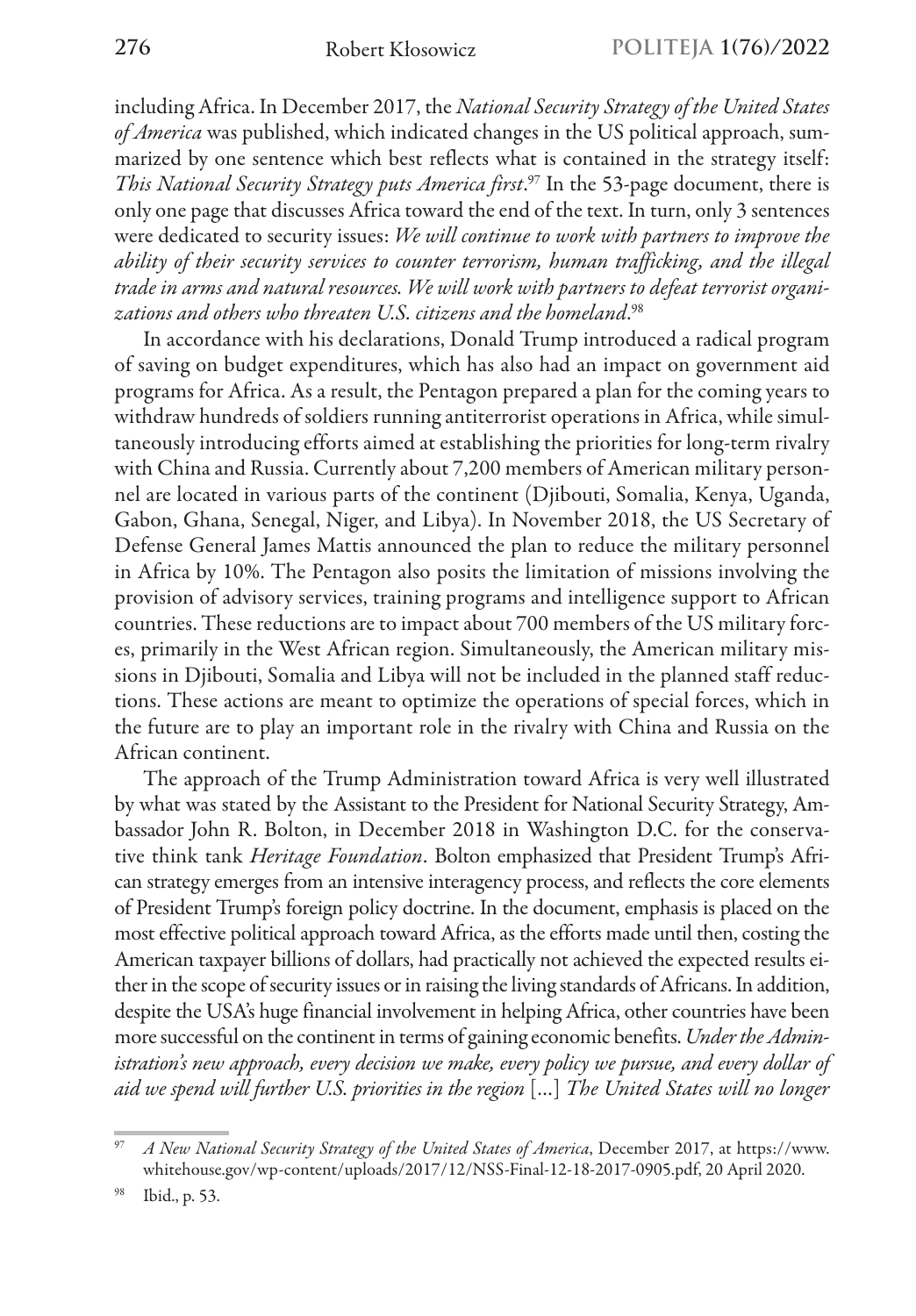*provide indiscriminate assistance across the entire continent, without focus or prioritization. And, we will no longer support unproductive, unsuccessful, and unaccountable U.N. peacekeeping missions*. 99

As can be observed, Bolton clearly and explicitly links American aid for African countries with the USA's political and economic interests. *Under our new Africa strategy, we will target U.S. funding toward key countries and particular strategic objectives. All U.S. aid on the continent will advance U.S. interests, and help African nations move toward self-reliance. Our first priority, enhancing U.S. economic ties with the region, is not only essential to improving opportunities for American workers and businesses; it is also vital to safeguarding the economic independence of African states and protecting U.S. national security interests. Great power competitors, namely China and Russia, are rapidly expanding their financial and political influence across Africa. They are deliberately and aggressively targeting their investments in the region to gain a competitive advantage over the United States*. 100

In March 2019, General Thomas D. Waldhauser, Head of U.S. Africa Command, stated that about 300 troops would be cut by June 2020, in phase one of a 10-percent reduction.

As Katherine Zimmerman from the American Enterprise Institute notes, thinking about these issues only from the perspective of financial calculations is a mistake, since the U.S. military spends almost 2 billion USD to sustain its African operations, which is only 0.3 percent of its \$700 billion budget. This is used to fund US Africa Command, intelligence support, operations on the continent, and provide security assistance programs for US partners. As Zimmerman puts it herself, *It is a mistake. In terms of bang for the buck, America's small military footprint in Africa buys more than just security from terrorism threats, it buys American influence on the fastest-growing continent, and does so cheaply*. 101 According to the Institute for Security Studies, AF-RICOM now has 15 'enduring' bases and 12 less permanent 'non-enduring' or 'contingency' bases in Africa.<sup>102</sup>

What is more, further reductions of the workforce will undermine USA's credibility, not only among Washington's African partners, such as Ethiopia or Kenya, but also France, which makes extensive use of the logistics and intelligence support provided by the USA, while shouldering the burden of conducting military operations in the countries of the Sahel region in the fight against terrorist organizations in Niger, Mali

<sup>99</sup> "Remarks by National Security Advisor Ambassador John Bolton on the Trump Administration's New Africa Strategy", Washington, 13 December 2018, at https://www.whitehouse.gov/briefings-statements/remarks-national-security-advisor-ambassador-john-r-bolton-trump-administrations-new-africa-strategy/, 24 May 2020.

<sup>100</sup> Ibid., 26 June 2020.

<sup>101</sup> K. Zimmerman, "Why the US Should Spend 0.3 Percent of Its Defense Budget to Prevent an African Debacle", *Military Times*, 12 March 2020, at https://www.militarytimes.com/opinion/commentary/2020/03/12/why-the-us-should-spend-03-percent-of-its-defense-budget-to-prevent-an-africandebacle/, 5 July 2020.

<sup>102</sup> P. Fabricus, "AFRICOM may be looking for a new home…", 3 October 2020.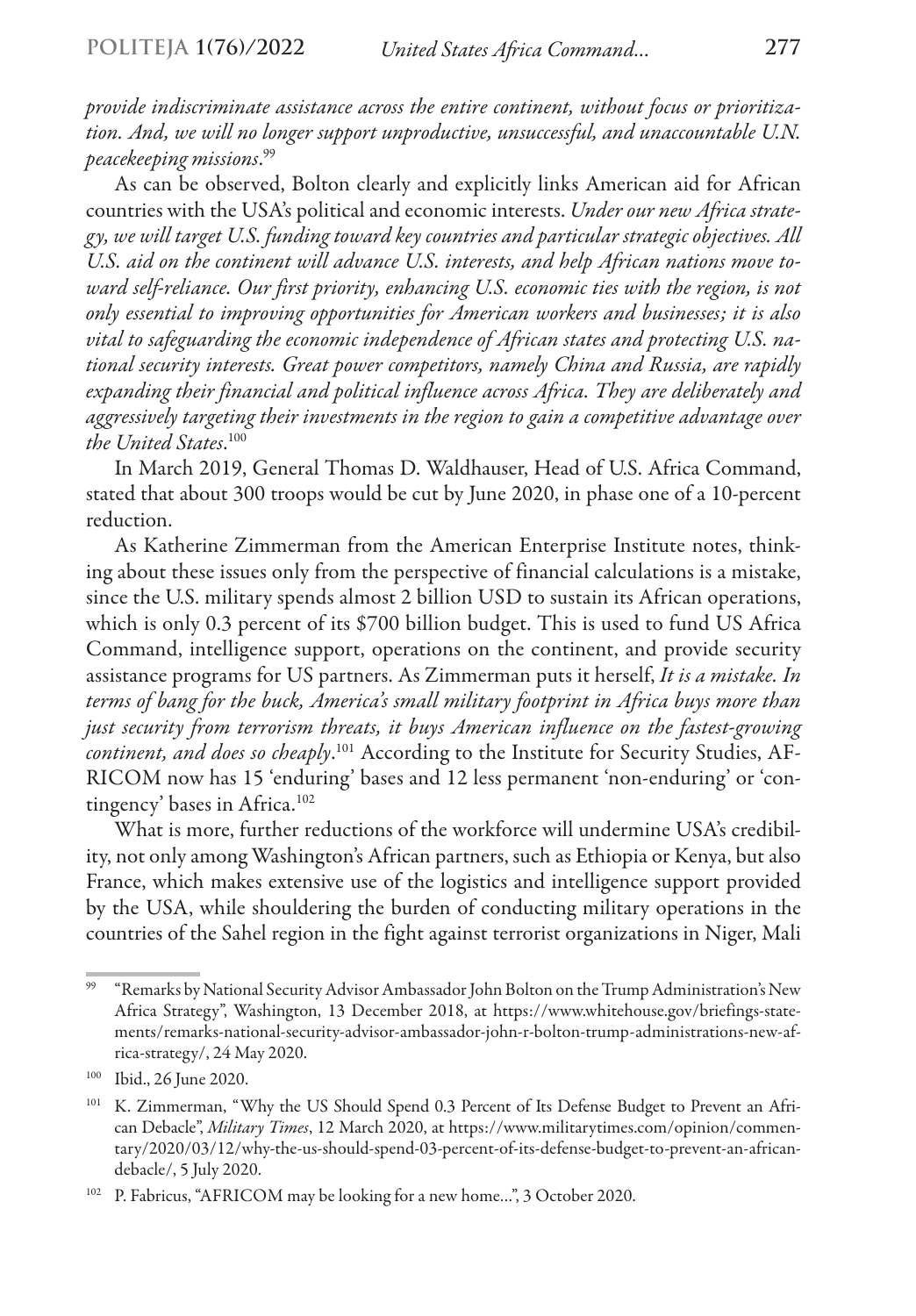and Burkina Faso. Without Washington's support, France will probably not be able to continue these activities, while the statistics show that the amount of terrorist attacks in the Sahel Belt has been increasing year after year. In Mali, 160 terrorist attacks took place in 2018 with 310 casualties, while in 2019 the number grew to 268 attacks leading to 869 deaths.<sup>103</sup>

After the decisions about the reductions had been made, a spectacular terrorist attack took place in January 2020 at the American and Kenyan army base in Lamu in Kenya. Three U.S. citizens died as a result of the as-Shabaab attack. It evoked a debate about American involvement in the war against terrorism not only in Africa but across the globe regarding the planned reductions of the U.S. army contingents, caused by the changing political priorities in Washington as implemented by the Trump Administration. The opinion voiced by Colin P. Clarke, senior research fellow at the New York-based Soufan Center, may serve as an example: *In the national defence strategy and security strategy there is a shift away from the global war on terror towards the concept of Great Power competition against Russia, China and currently Iran*. Such an approach is opposed by the Commander of AFRICOM General Stephen Townsend, who is a staunch supporter of U.S. continued military involvement in the war against terrorism in Africa. This is attested by the intensification of American military activities in Somalia, which carried out 63 drone strikes in 2019, up from the 47 done the year before.104

Toward the end of November 2020, the U.S. Army announced the consolidation of U.S. Army Europe and U.S. Army Africa into a new command, U.S. Army Europe and Africa (USAREUR-AF). This new command will be the army service component command for both U.S. European Command and U.S. Africa Command. The recently promoted General Christopher G. Cavoli will be the commander of USAREUR-AF. *This consolidation enhances global and regional readiness in support of the National Defense Strategy*, stated Ryan D. McCarthy, Secretary of the Army, and went on to say that *the new structure will increase command and control effectiveness, flexibility and the capability to conduct large-scale, joint and multi-domain operations*. 105

In the face of the Trump Administration's plans to reduce the military personnel around the world and – as a result – also in Africa, and the rumors about the possibility of AFRICOM being closed down, numerous voices can be heard opposing such actions not only from military circles but also Washington political circles. According to "World Politics Review", the best decision in the scope of foreign affairs and military issues made over the last 20 years by Congress was the creation of AFRICOM. In their eyes, the liquidation of the African command would at the present moment be

<sup>103</sup> A.J. Venter, "Keeping the Terrorists at Bay: ISIS, AQ Moved to Africa", *New African*, no. 601 (April/ May 2020), p. 17.

<sup>104</sup> T. Collins, "Is al-Shabaab Becoming Bolder?", *New African*, no. 601 (April/May 2020), p. 23.

<sup>105</sup> "U.S. Army Europe and Africa Commands Consolidate", *U.S. Army Public Affairs*, 20 November 2020, at https\_www.army.mil/?url=https%3A%2F%2Fwww.army.mil%2Farticle%2F241094%- 2Fu s army europe and africa commands consolidate, 28 November 2020.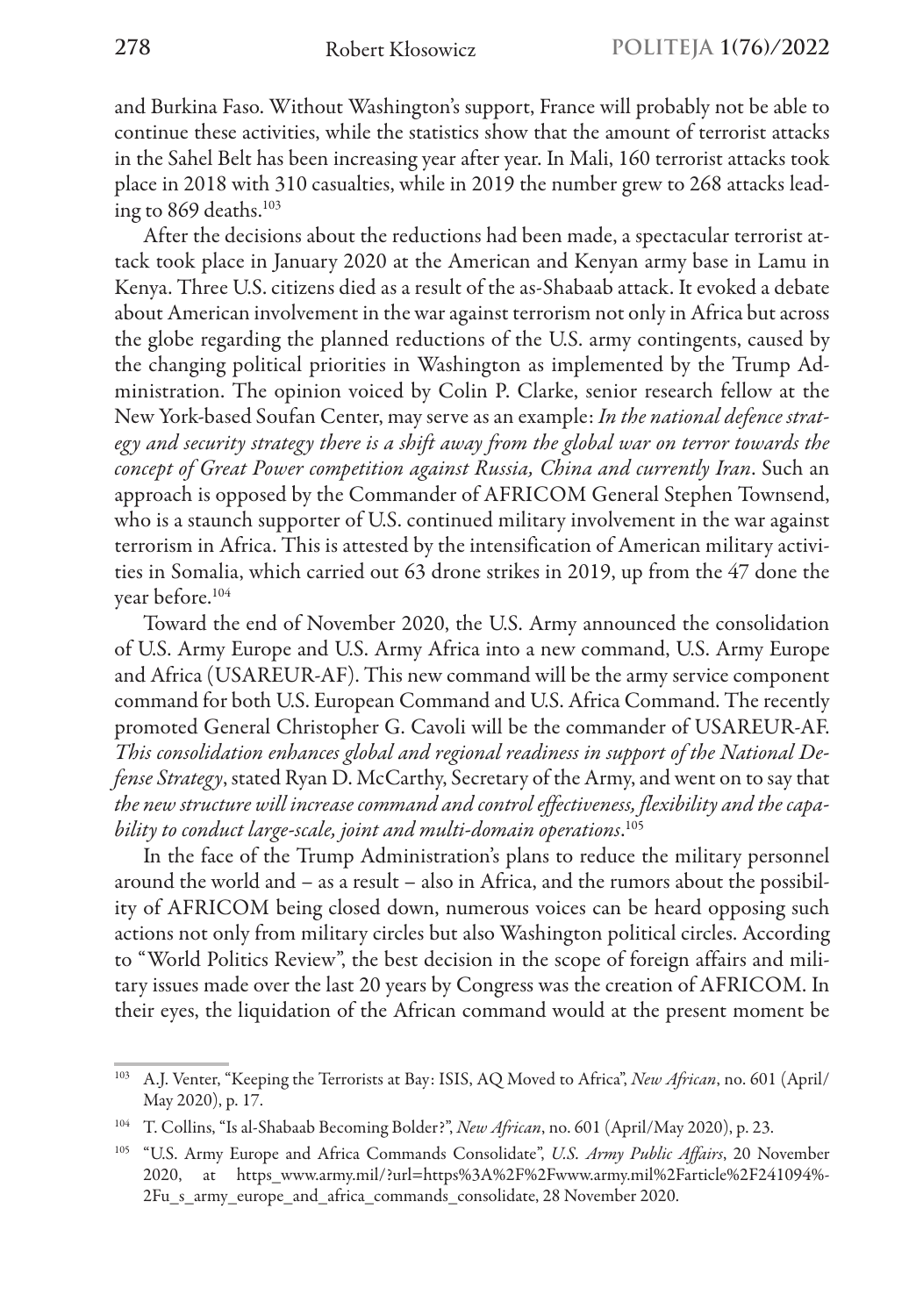a terrible decision and it is good that the plans met with decisive and strong opposition in Congress.106

Donald Trump, who refers to his own political approach using the slogan *America First*, has already made American immigration policies more restrictive, reduced the funding for peacekeeping missions and the U.N. Population Fund, as well as withdrawing the country from the U.N. Human Rights Council, UNESCO, and the Paris climate change agreement. His policy of protective customs tariffs on steel and aluminum has hit the economies of Egypt and the Republic of South Africa hard. It is also worth noting that it took his administration about 18 months to appoint an Assistant Secretary of State for African Affairs at the Department of State. All these steps were taken very badly within African societies, as a result of which the USA is squandering the capital of affinity and influences the previous U.S. government administrations had built up over decades.

Trump's approach toward Africa is also illustrated by the fact that he is the first American president since Ronald Reagan who did not plan a visit to any of the 54 African states in the second largest continent in the world. His four predecessors paid official visits to African countries seventeen times in the years 1990-2015, including the five times of his direct predecessor to the presidential office, Barack Obama.<sup>107</sup>

It seems that despite the many myths and fears that accompanied the birth of AFRICOM and during its first years of its existence, the worst scenarios have not come to fruition. AFRICOM has not militarized Africa, it has not caused the drastic exacerbation of the rivalry with China in the region, and it has not become the military arm of US expansionism on the continent. What is more, even many skeptics among African state leaders have noted that it has thus far played and continues to play a positive role in counteracting terrorism, through the training programs supporting government enforcement forces, which can thus more easily deal with terrorist militants and extremist movements; therefore, it has supported the stability of African countries. The command is also involved in programs connected to global health, the promotion of democracy, and supporting European allies. AFRICOM attempts to merge all these disparate aspects into a coherent whole. Of course, such things can always be done better, but evaluating the command's track record for the last 10 years of its activities shows that it can be considered to have been a success. There can be no doubt that the command will be facing changes and its formula will have to undergo certain transformations. The reductions of military staff members and decrease in financial funds, while – on the other hand – the pressure to be more effective will be a serious challenge for AFRICOM. It is possible that its future, or perhaps even its very existence, will be dependent on the successful implementation of these objectives.

<sup>106</sup> C. Rondeaux, "Cutting U.S. Funding for AFRICOM Is a Losing Proposition", *World Politics Review*, 21 February 2020, at https://www.worldpoliticsreview.com/articles/28550/cutting-u-s-funding-forafricom-is-a-losing-proposition, 2 December 2020.

<sup>107</sup> Egypt – June 2009, Ghana – July 2009, Senegal, South Africa, Tanzania – June-July 2013, South Africa – September 2013, Kenya, Ethiopia – July 2015, "Presidential and Secretaries Travels Abroad", 11 July 2020.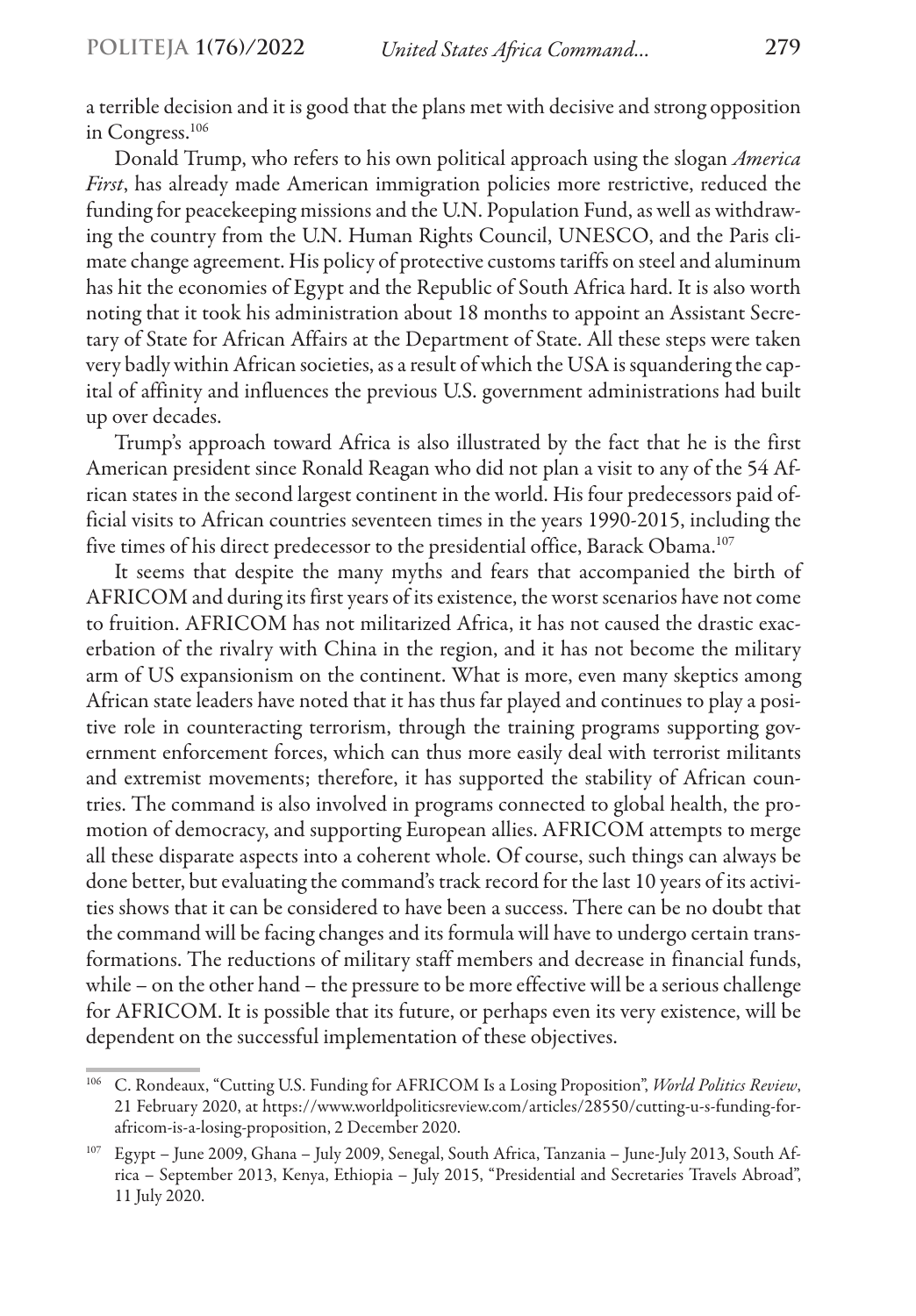## BIBLIOGRAPHY

- Abraham C., "Eritrea Ethiopia Tensions", *New African*, no. 563 ( July 2016).
- "African Oil: A Priority for U.S. National Security and African", *African Oil Policy Initiative Group*, at http://www.iasps.org/strategic/africawhitepaper.pdf.
- *African Standby Force*, at http://www.africa-union.org/root/AU/AUC/Departments/PSC/ Asf/asf.htm.
- Barnett T.P.M., *The Pentagon's New Map: War and Peace in the Twenty-First Century*, Washington 2004*.*
- Berschinski R.G., *AFRICOM's Dilemma: The "Global War on Terrorism," "Capacity Building," Humanitarianism, and the Future of U.S. Security Policy in Africa*, Strategic Studies Institute, United States Army War College, November 2007, pp. 3-6.
- Boutwell J., Klare M.T., "Waging a New Kind of War: A Scourge of Small Arms", *Scientific American*, vol. 282, no. 6 (2000), https://doi.org/10.1038/scientificamerican0600-48.
- Burger J., "The Return of Russia to Africa", *New African*, no. 588 (November 2018).
- "Can Africa out-trump Trump?", *New African*, no. 571 (April 2017).
- Clark J.F., "The Clinton Administration and Africa: White House Involvement and the Foreign Affairs Bureaucracies", *Journal of Opinion*, vol. 26, no. 2 (1998), at http://www.jstor. org/pss/1166821, https://doi.org/10.2307/1166821.
- "Clinton Praises 'New Nigeria'", *BBC News*, 26 August 2000, at http://news.bbc.co.uk/2/hi/ africa/897423.stm.
- "China's African Oil Hunt Revisited", *International Relations and Security Network, Security Watch*, at http://www.isn.ethz.ch/isn/Current-Affairs/Security-Watch/Detail/?id= 52652&lng=en.
- "China's Trade and Investment Relationship in Africa", April 2013, *Brookings*, at https://www. usitc.gov/publications/332/2013-04\_China-Africa(GamacheHammerJones).pdf.
- "Clinton's Africa Trip Ends with a Promise", *The Washington Post*, 15 August 2009, at http:// www.washingtonpost.com/wp-dyn/content/story/2009/08/14/ST2009081403320. html?sid=ST2009081403320.
- Cohen S.B., *Geopolitics: The Geography of International Relations*, Lanham 2014.
- Collins T., "Is al-Shabaab Becoming Bolder?", *New African*, no. 601 (April/May 2020).
- *Congressional Budget Justification Department of State, Foreign Operations, and Related Programs*, Department of State, Fiscal Year 2020.
- Copson R.W., *The United States in Africa: Bush Policy and Beyond*, London–New York 2007, https://doi.org/10.5040/9781350223608.
- "Decision Regarding Delimitation of the Border between Eritrea and Ethiopia, Decision of 13 April 2002", *Reports of International Arbitral Awards*, vol. 25, pp. 83-95, United Nations, December 2008, at http://legal.un.org/riaa/cases/vol\_XXV/83-195.pdf, https:// doi.org/10.18356/65fe2835-en-fr.
- Deutsch P.J., "Energy Independence", *Foreign Policy*, November–December 2005.
- Diamond L., "Democracy in Decline: How Washington Can Reverse the Tide", *Foreign Affairs*, vol. 95, no. 4 ( July/August 2016).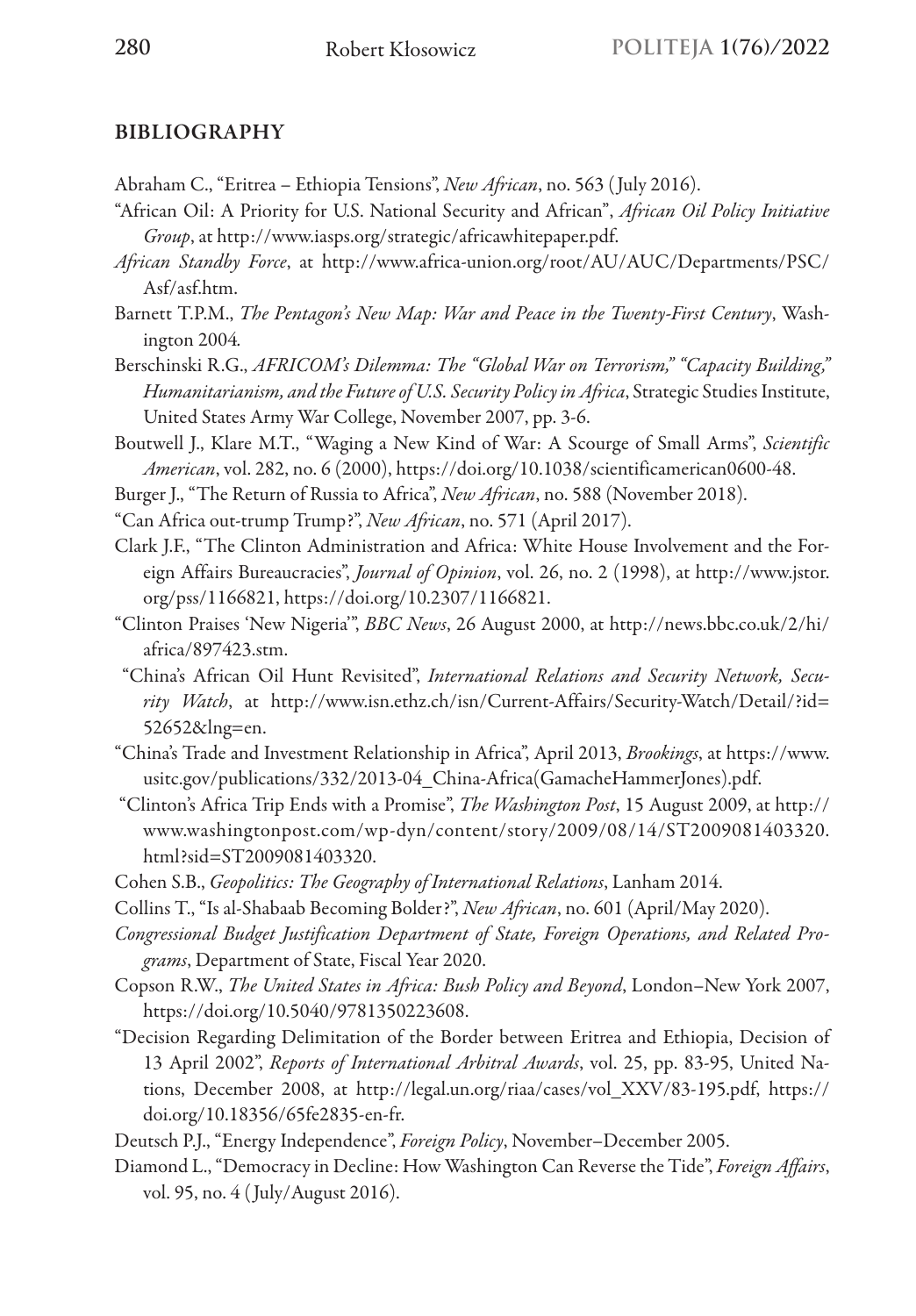- Diop B.B., "The Danger of 'Yes Sir' Politics", *New African*, no. 562 ( June 2016).
- "Diplomat, Admiral Become Co-Deputies of U.S Africa Command", *U.S. AFRICOM Public Affairs*, 29 October 2007, at http://www.africom.mil/getArticle.art=1576/.
- "DoD Establishing U.S. Africa Command", *Department of Defense*, at http://www.defense.gov/ News/NewsArticle.aspx?id=2940.
- "DoD News Briefing-Deputy Assistant Secretary of Defense for African Affairs, Michael A. Westphal", *US Department of Defense News Transcript*, 2 April 2002, at http://www.defenselink.mil.
- Dowden R., *Africa, Alerted States, Ordinary Miracles*, London 2009.
- Dubé F., "China's Experiment in Djibouti", *The Diplomat*, at https://thediplomat.com/2016/10/ chinas-experiment-in-djibouti/.
- "Electrify Africa Act of 2015 Report to Congress", *USAID*, at https://www.usaid.gov/open/ electrify-africa/2016.
- Everstine B.W., "AFRICOM Nominee: Russia, China Growing Concern in Africa", *Air Force Magazine*, 2 April 2019, at https://www.airforcemag.com/africom-nominee-russia-chinagrowing-concern-in-africa/.
- Fabricus P., "AFRICOM May Be Looking for a New Home", 18 September 2020, *Institute for Security Studies*, at https://issafrica.org/iss-today/africom-may-be-looking-for-a-new-home.
- Feleke E., L.A. Picard, T.F. Buss, "African Security Challenges and AFRICOM", in: T.F. Buss, J. Adjaye, D. Goldstein, L.A. Picard (eds.), *African Security and the African Command: Viewpoints on the US role in Africa*, Sterling 2011.
- Foy H., "Russia to Build Naval Base in Sudan", *Financial Times*, 16 November 2020.
- Frazer J., *Exploring the U.S. Africa Command and New Strategic Relationship with Africa*, Testimony Before the U.S. Senate Foreign Relations Committee, Subcommittee on African Affairs, Washington, DC, 1 August 2007, at https://fas.org/irp/congress/2007\_hr/africom.pdf.
- "General William E. 'Kip' Ward Commander United States Africa Command", *U.S. Africa Command*, at http://www.africom.mil/ward.asp.
- Heisbourg F., "A Surprising Little War: First Lessons of Mali", *Survival. Global Politics and Strategy*, vol. 55, no. 2 (April–May 2013), https://doi.org/10.1080/00396338.2013.784458.
- "Hillary on Safari", *The Economist*, 15August 2009.
- "History Southern European Task Force", *U.S. Army in Africa*, at http://www.usaraf.army.mil/ history.html.
- The International Institute for Strategic Studies (ed.), *The Military Balance 2012. The Annual Assessment of Global Military Capabilities and Defence Economics*, London 2012.
- The International Institute for Strategic Studies (ed.), *The Military Balance 2013. The Annual Assessment of Global Military Capabilities and Defence Economics*, London 2013.
- The International Institute for Strategic Studies (ed.), *The Military Balance 2017. The Annual Assessment of Global Military Capabilities and Defence Economics*, London 2017.
- Interview with Vincent Crawley, Deputy Director of Public Affairs U.S. Africa Command, Kelley Barracks, Stuttgart, 1 December 2010.
- Kagan R., *The Return of History and The End of Dreams*, New York 2009.
- Keenan J.H., "War Games in the Sahel", *New African*, no. 568 ( January 2017).
- Kempe F., "Africa Emerges as a Strategic Battlefield", *Wall Street Journal*, 25 April 2006.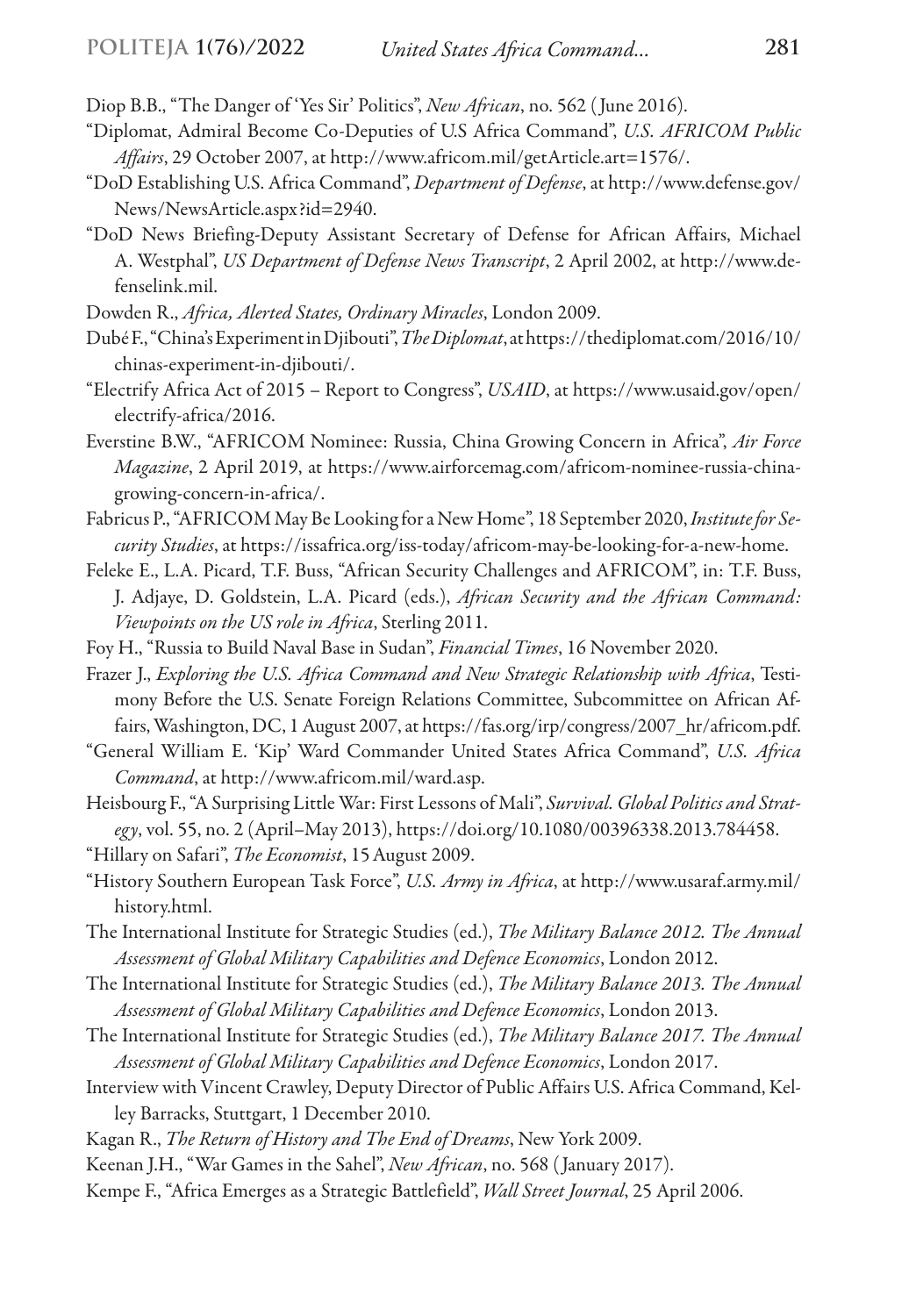- Klare M., Volman D., "The African 'Oil Rush' and US National Security", *Third World Quarterly*, vol. 27, no. 4, https://doi.org/10.1080/01436590600720835.
- Kłosowicz R., "The Role of Ethiopia in the Regional Security Complex of the Horn of Africa", *Ethiopian Journal of Social Sciences and Language Studies*, vol. 2, no. 2 (2015).
- Kłosowicz R., *U.S. Marines jako narzędzie polityki zagranicznej Stanów Zjednoczonych Ameryki*, Kraków 2008.

Kłosowicz R., Mormul J., *Erytrea i jej wpływ na sytuację polityczną w Rogu Afryki*, Kraków 2018.

- Kościółek J., *USA wobec ludobójstwa w Afryce: Rola amerykańskiej kultury politycznej w ewolucji polityki antyludobójczej*, Warszawa 2019.
- Kumelska M., "Problemy pomocy dla Afryki w okresie prezydentury George'a W. Busha Juniora", *Forum Politologiczne*, vol. 12 (2011).
- Lach Z., Skrzyp J., *Geopolityka i geostrategia*, Warszawa 2007.
- Landau E., *Osama ben Laden: Wojna z Zachodem*, przeł. K. Gradoń, Warszawa 2011.
- Mania A., *Department of State 1789-1939: Pierwsze 150 lat udziału w polityce zagranicznej USA*, Kraków 2011.
- "MARFORAF Stands Up as Corps' Newest Command", *U.S. Africa Command*, 14 November 2008, at http://www.africom.mil/getArticle.asp?art=2251&lang=0.
- Mengisteab K., *The Horn of Africa*, Cambridge 2014.
- McCrisken T., "Obama's Drone War", *Survival: Global Politics and Strategy*, vol. 55, no. 2 (April–May 2013), https://doi.org/10.1080/00396338.2013.784469.
- Mearsheimer J.J., Walt M., "The Case for Offshore Balancing", *Foreign Affairs*, July/August 2016.
- "Middle East Oil Less Important than African Oil for USA", *Mongabay*, 22 February 2007, at http:// news.mongabay.com/2007/02/middle-east-oil-less-important-than-african-oil-for-us/.
- Mormul J., "Problem łamania praw człowieka w państwach dysfunkcyjnych: Przypadek dzieci żołnierzy", in: R. Kłosowicz (ed.), *Państwa dysfunkcyjne i międzynarodowe wysiłki zmierzające do ich naprawy*, Kraków 2014.
- "National Security Review 30: American Policy Towards Africa in the 1990s-Key Findings", *AllAfrica*, at https://allafrica.com/stories/200101080520.html.
- "The National Security Strategy of the United States of America", Washington, D.C., *The White House: President George W. Bush*, 20 September 2002, at https://georgewbush-whitehouse. archives.gov/nsc/nss/2002/.
- *A New National Security Strategy of the United States of America*, December 2017, at https:// www.whitehouse.gov/wp-content/uploads/2017/12/NSS-Final-12-18-2017-0905.pdf.
	- "Obama's Speech in Ghana", [Remarks by the president to the Ghanaian Parliament], 11 July 2009, at https://obamawhitehouse.archives.gov/the-press-office/ remarks-president-ghanaian-parliament.
- "Obama Visit Stirs Pride Among Ghanaians", *The Washington Post*, 11 July 2009.
- Pellerin Ch., "Obama to Announce AFRICOM Joint Force Command HQ in Liberia", *DoD News*, 16 September 2014, at https://www.defense.gov/Explore/News/Article/ Article/603259/obama-to-announce-africom-joint-force-command-hq-in-liberia/.
- "Pentagon Creates Military Command for Africa", *National Public Radio: News and Analysis*, 7 February 2007, at http://www.npr.org/templates/story/story.php?storyId=7234997.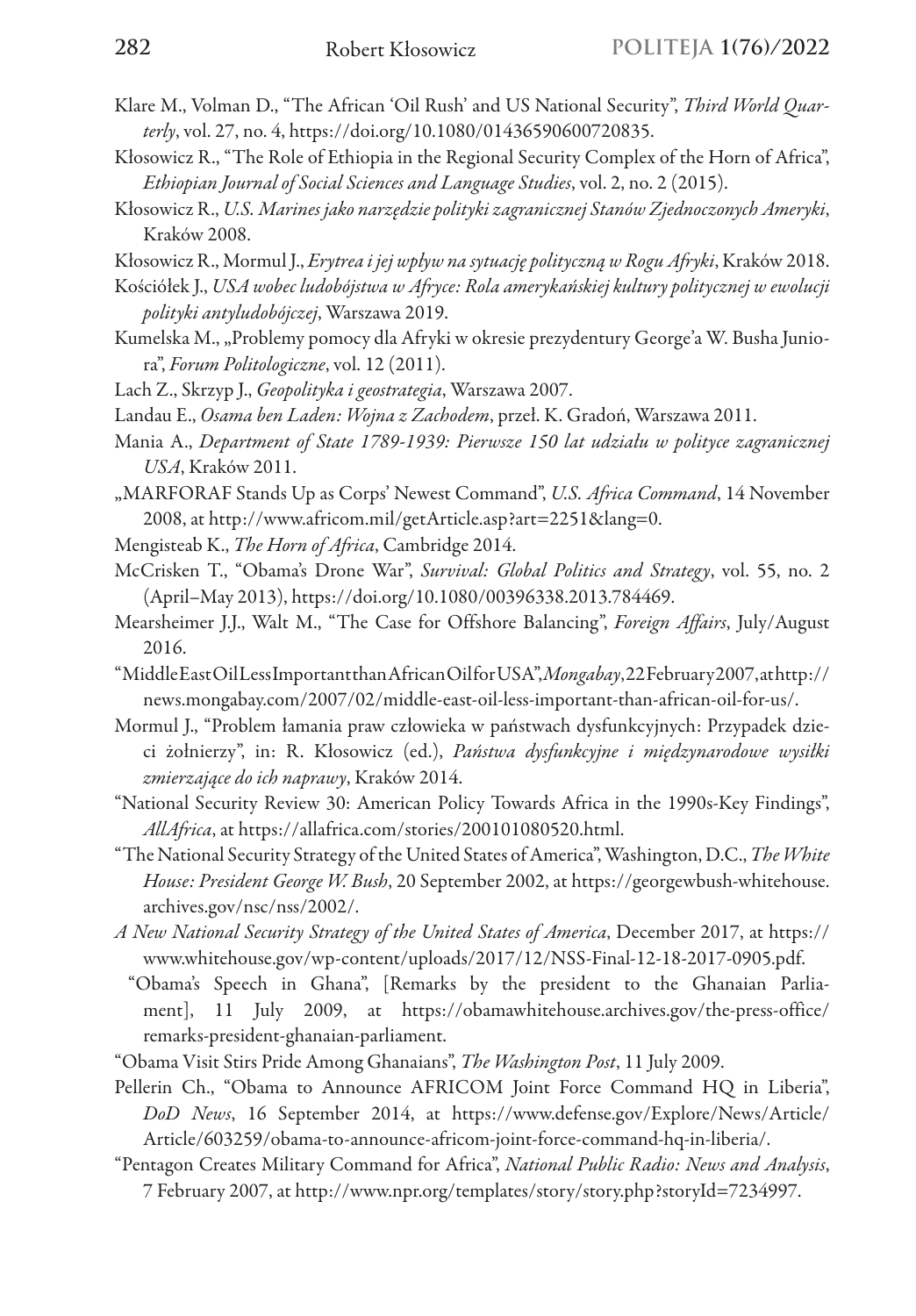- Ploch L., "Africa Command: U.S. Strategic Interests and the Role of the U.S. Military in Africa", *Congressional Research Service*, 3 April 2010
- "President Bill Clinton's Africa Trip", August 2000, Africa South of the Sahara, at http://wwwsul.stanford.edu/depts/ssrg/africa/clinton2000.html.
- "Presidential and Secretaries Travels Abroad", President Barack Obama, *Department of State. Office of the Historian*, at https://history.state.gov/departmenthistory/travels/president/ obama-barack.
- *Prosper Africa: U.S. Trade and Investment Initiative*, at https://www.trade.gov/prosper-africa.
- "Remarks by National Security Advisor Ambassador John Bolton on the Trump Administration's New Africa Strategy", Washington, 13 December 2018, at https://www.whitehouse. gov/briefings-statements/remarks-national-security-advisor-ambassador-john-r-boltontrump-administrations-new-africa-strategy/.
- Rondeaux C., "Cutting U.S. Funding for AFRICOM Is a Losing Proposition", *World Politics Review*, 21 February 2020, at https://www.worldpoliticsreview.com/articles/28550/ cutting-u-s-funding-for-africom-is-a-losing-proposition.
- Rothchild D., Keller E., *Africa-US Relations: Strategic Encounters*, London 2006.
- Raji R., "More Caviar, Fewer Guns on Sochi Menu?", *New African*, no. 598 (October 2019).
- "Russia, Wagner Group Complicating Libyan Ceasefire Efforts", 15 July 2020, *AFRICOM*, at https://www.africom.mil/pressrelease/33008/russia-wagner-group-complicating-libyan-cease.
- Scahill J., *Brudne wojny*, transl. by J. Małecki, Kraków 2014.
- *17th Air Force*, at http://www.17af.usafe.af.mil/.
- *Statement of General Thomas D. Waldhauser, United States Marine Corps Commander United States Africa Command before the Senate Committee on Armed Services*, 7 February 2019, at https://www.armed-services.senate.gov/imo/media/doc/Waldhauser\_02-07-19.pdf.
- *Strategic Survey 2007: The Annual Review of World Affairs*, London 2007.
- *Strategic Survey 2008: The Annual Review of World Affairs*, London 2008.
- *Strategic Survey 2020: The Annual Review of World Affairs*, London 2010.
- "Terrorism in Africa is No Longer Somebody Else's War", *New African*, no. 560 (April 2016).
- *Trans-Sahara Counterterrorism Initiative (TSCTI)*, at http://www.globalsecurity.org/military/ ops/tscti.htm.
- Trzcionka M., "Polityka sankcji Stanów Zjednoczonych wobec Chin w latach 1950-2007", in: K. Budzowski (ed.), *Wybrane aspekty handlu międzynarodowego*, Kraków 2008.
- Trzcionka M., *Sankcje gospodarcze w polityce zagranicznej USA po II wojnie światowej*, Kraków 2015.
- "U.S. Africa Command Stands Up", *United States Africa Command*, 9 October 2008, at http:// www.africom.mil/getArticle.asp?art=2177.
- "US AFRICOM headquarters to remain in Germany for 'foreseeable future'", 19 February 2008, *Herald Tribune*, at http://www.iht.com/articles/ap/2008/02/19/africa/AF-GEN-US-Africa-Command.php.
- "U.S. Army Europe and Africa Commands Consolidate", *U.S. Army Public Affairs*, 20 November 2020, at https\_www.army.mil/?url=https%3A%2F%2Fwww.army.mil%2Farticle %2F241094%2Fu\_s\_army\_europe\_and\_africa\_commands\_consolidate.
- *U.S. Army in Africa*, at http://www.usaraf.army.mil/mission.html.